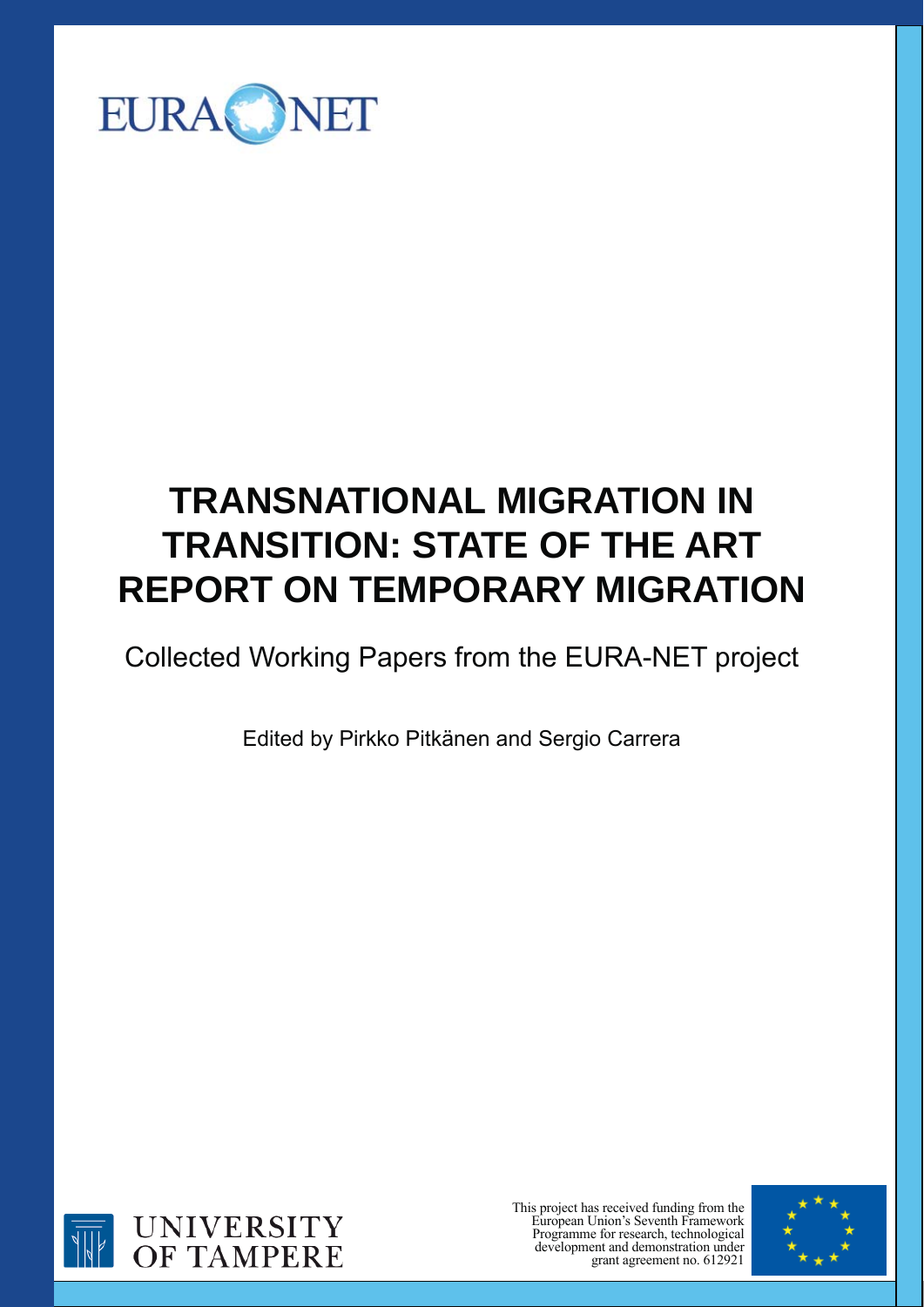*This report presents preliminary findings of the research project Transnational Migration in Transition: Transformative Characteristics of Temporary Mobility of People (EURA-NET). The project is funded by the European Union under the scheme Seventh Framework Programme for Research and Technological Development, Socioeconomic Sciences and Humanities, Collaborative project. This report reflects only the author's views and the European Union is not liable for any use that may be made of the information contained therein.*

> ISBN: 978-951-44-9640-0 Tampere 2014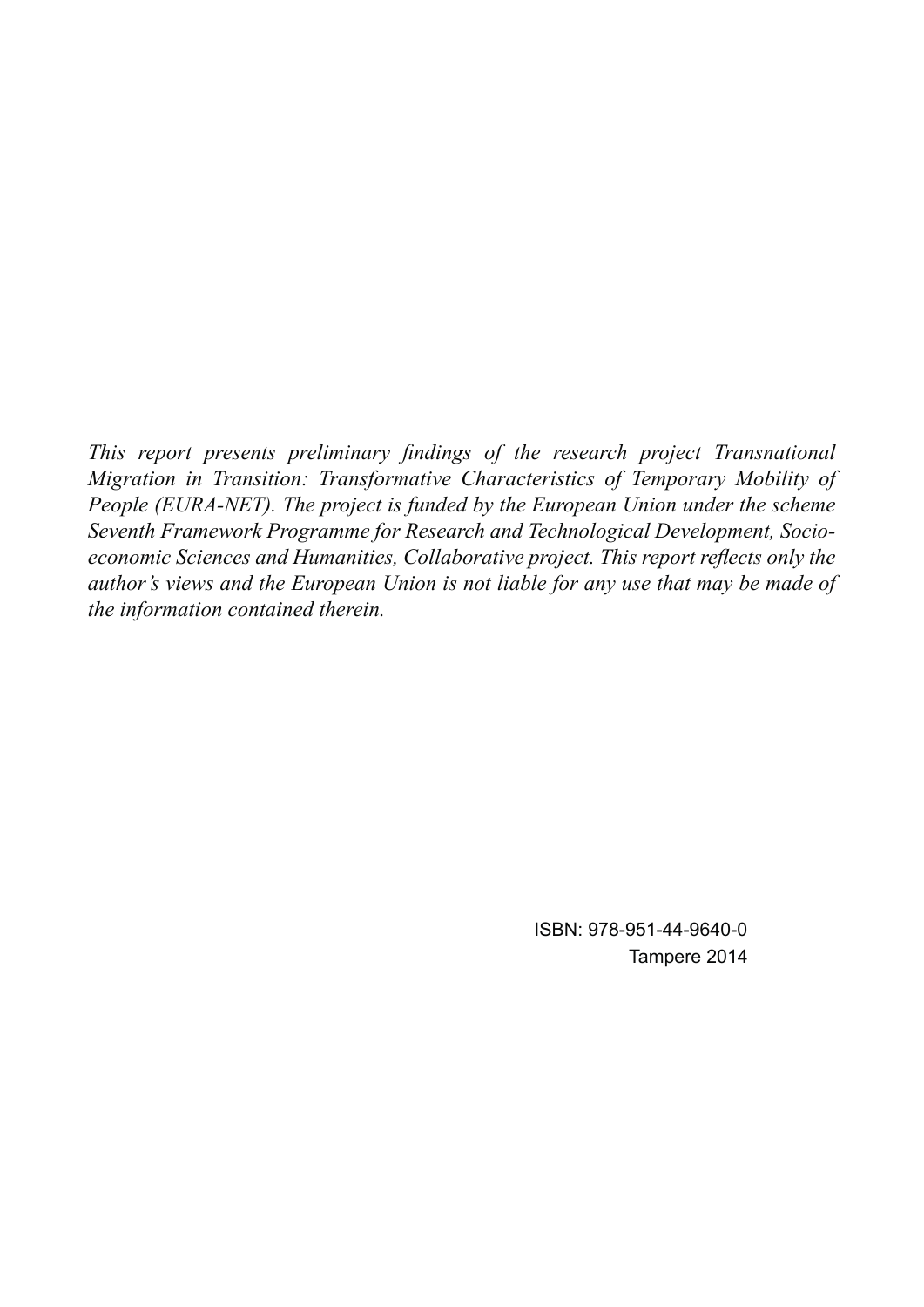## **Contents**

| <b>Executive Summary</b>                                                              | $\overline{4}$ |
|---------------------------------------------------------------------------------------|----------------|
| 1. Introduction                                                                       | 6              |
| Pirkko PITKÄNEN                                                                       |                |
| 2. European and International Perspectives and Standards on Temporary Migration       | 8              |
| Sergio CARRERA, Katharina EISELE and Elspeth GUILD                                    |                |
| 3. Asian Countries' Policies on Temporary Migration                                   | 34             |
| Sakkarin NIYOMSILPA, Maruja ASIS and Sureeporn PUNPUING                               |                |
| 4. An Inventory of National Policies and Practices                                    | 62             |
| <b>4.1 Temporary Migration in China</b>                                               | 62             |
| TIAN Fangmeng and HU Xiaojiang                                                        |                |
| <b>4.2 Temporary Migration in Finland</b>                                             | 81             |
| Mari KORPELA, Pekka RANTANEN, Jaakko HYYTIÄ, Pirkko PITKÄNEN and Mika RAUNIO          |                |
| <b>4.3 Temporary Migration in Germany</b>                                             | 114            |
| Mustafa AKSAKAL and Kerstin SCHMIDT-VERKERK, PI: Thomas FAIST                         |                |
| <b>4.4 Temporary Migration in Greece</b>                                              | 142            |
| Konstantinos TSITSELIKIS                                                              |                |
| <b>4.5 Temporary Migration in Hungary</b>                                             | 168            |
| Ágnes HÁRS                                                                            |                |
| 4.6 Temporary Migration in India                                                      | 193            |
| S. Irudaya RAJAN                                                                      |                |
| 4.7 Temporary Migration in the Netherlands                                            | 218            |
| Natasja RESLOW                                                                        |                |
| <b>4.8 Temporary Migration in the Philippines</b>                                     | 249            |
| Graziano BATTISTELLA and Maruja M.B. ASIS                                             |                |
| <b>4.9 Temporary Migration in Thailand</b>                                            | 276            |
| Manasigan KANCHANACHITRA, Sakkarin NIYOMSILPA and Sureeporn PUNPUING                  |                |
| 4.10 Temporary Migration in Turkey                                                    | 298            |
| İlke ŞANLIER YÜKSEL and Ahmet İÇDUYGU                                                 |                |
| 4.11 Temporary Migration in Ukraine                                                   | 315            |
| Petro CHORNIY, Oksana HODOVANSKA, Ihor MARKOV, Svitlana ODYNETS, Danylo SUDYN,        |                |
| Anna TROFIMOVA and Ganna ZAREMBA                                                      |                |
| 5. Conclusions                                                                        | 343            |
| Pirkko PITKÄNEN and Sergio CARRERA                                                    |                |
| <b>6. Annexes</b>                                                                     | 356            |
| Annex 1 Comparing 'temporariness' in European and international standards: SECTION 1: |                |
| EU legal and policy framework                                                         |                |
| Annex 2 Comparing 'temporariness' in European and international standards: SECTION 2: |                |
| International frameworks                                                              |                |
| Annex 3 Immigrants in the Netherlands                                                 |                |
| Annex 4 The organisation of migration and asylum policies in the Netherlands          |                |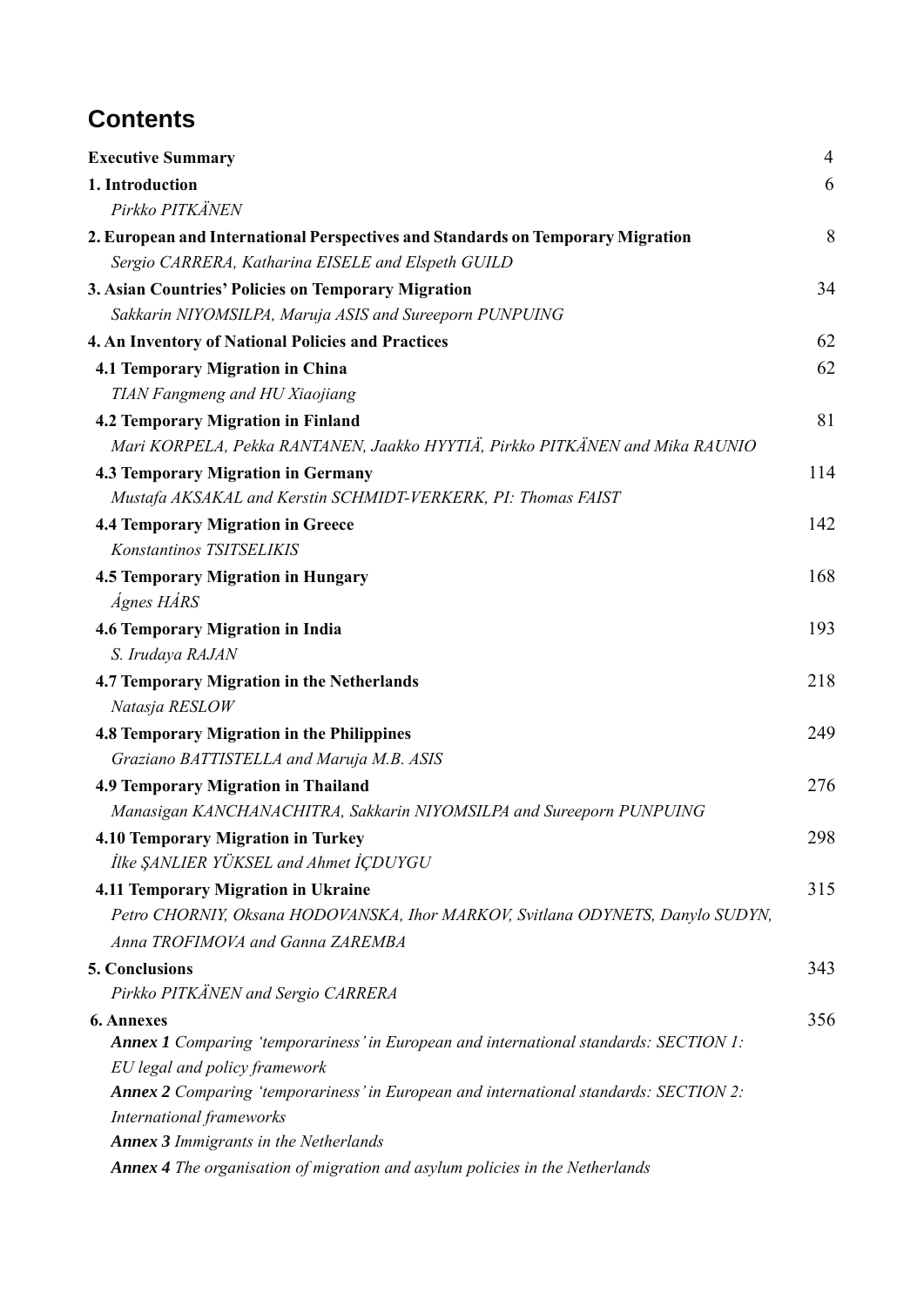## **4.11 TEMPORARY MIGRATION IN UKRAINE**

Petro Chorniy, Oksana Hodovanska, Ihor Markov, Svitlana Odynets, Danylo Sudyn, Anna Trofimova, Ganna Zaremba

### **Introduction**

#### Historical background of migratory movements and policy responses in Ukraine

Researchers studying Ukraine usually mention a misconception regarding its physical and political geography. Some of them treat Ukraine as a central European country, while others view the country through the prism of a buffer zone between the East and the West (Lysiak-Rudnytsky, 1994). Long periods of political uncertainty in Ukrainian society, continuing political upheavals caused by both internal and external factors are related to this.

On the other hand, Ukraine has always been a transit country due to its geographical position: for instance, in IX–XII centuries the trade route "from the Varangians to the Greeks", which connected northern and southern parts of Europe at that time, took place through modern-day Ukraine. Nowadays, experts claim that Ukraine is a trans-territorial zone with the largest transit coefficient in Europe<sup>1</sup>. International transit and export-import flows go across the country.

Almost all types and forms of migration known from history are characteristic for Ukraine. This country has one of the largest Diaspora, mostly formed by three huge "migration waves" in Western and Eastern directions in XIX-XX centuries<sup>2</sup>.

One of the largest migration corridors in Eurasia goes across Ukraine, and migration was especially intensive at the edge of historical epochs. Let us compare: the great migration of peoples to the territory of Roman Empire from the fourth to the sixth centuries went across Ukraine in its current political borders and resulted in creation of ethnic structure of Europe which remained relatively stable until the XXI-st century. According to the World Migration Report from 2013, migration corridor "Russia–Ukraine", and "Ukraine–Russia" yielded only to the world's largest migration corridor Mexico–USA in view of the number of immigrants who passed them in 2010. Ukraine, together with the United States, the Russian Federation, and India belongs to the top migrant-sending and receiving countries in the world. For South–South, the largest after South–North migratory flow (Euro–Asian transnational space belongs to it too) such countries as the Russian Federation, Ukraine and India are both major donor and recipient countries (World Migration Report, 2013).

Ukraine received a specified position in the global migration record during the previous 20 years after the collapse of Communism and the Soviet Union, and further transition of the new independent states to market economy. The former mitigated the "Iron Curtain" of totalitarian regime that deprived people of the possibility to move from one country to another, while the latter stimulated them to intensify movements, i.e., to migrate in search of work and higher income. The renewal of the possibility of free movement across the borders and across the territory of Ukraine, and Ukraine's de facto open eastern border with Russia soon re-established its geo-strategic advantages of location between historic East and West in the sphere of migration: 1) all time forms of trans-border migration became characteristic for Ukraine – circular migration in the regions close to the border, seasonal and long-term migration, permanent emigration and immigration, transit migration; 2) the moving of

<sup>1</sup> According to economists, Ukraine holds the top rank in Europe in terms of transit routes (the transit index of Ukraine is – 3.75, Poland – 2.92 (second position).

<sup>2</sup> According to IOM, the number of people from Ukrainian Diaspora is between 12 and 20 million. The countries with the largest Ukrainian Diaspora are: Russia – approx. 2 million people, Canada – approx.1.5 million people, USA– 900,000, Brazil – 600,000, Kazakhstan – 500,000, Moldova – 350,000 (Migration in Ukraine: Facts and Numbers, 2013:7).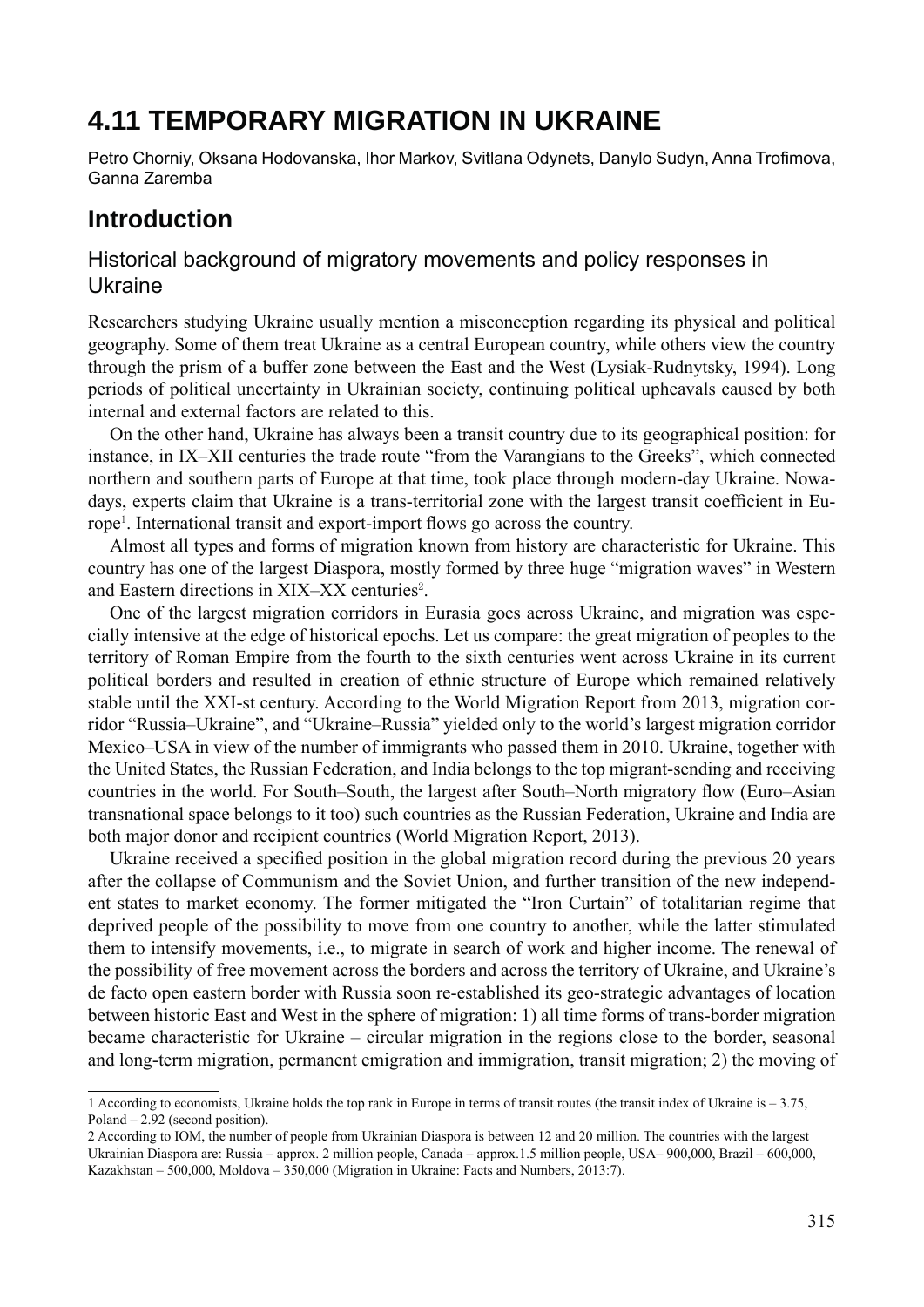people related to Ukraine became a component of global migration movements.

The above stated suggests an interesting viewpoint on Ukraine as "an open field of external migration". Additional circumstances – independence achieved quite recently, absence of clearly defined migration policy of Ukraine and lack of adequate regulatory mechanisms in the sphere of external migration including relevant categorical apparatus of social and legal classification of flows and groups of migrants, – all these make such approach more distinct.

#### The characteristics of temporary transnational migration

We consider modern Ukraine as the country which embraces "two circles" of transnational migrations, of which one can supposedly be called "inner" and another "outer". The first one includes the migrations of Ukrainians starting from the 90's of the last century and lasting till now, – these are the majority of the groups of migrants selected by us: intellectual migrants (students, researchers and academics, skilled specialists), labour migrants, immigration and transit migration, humanitarian migrants (refugees, human trafficking), lifestyle, potential and return migrants.

Among the Ukrainian researchers, there are two approaches to assess temporality of modern Ukrainian migration: 1) "linear" approach by which temporality of migration (temporary or constant) is measured by the number of years modern Ukrainian migrants spend outside Ukraine: for example, a modern worker living in the host country for a certain period of time, say, over 10 years can be considered a representative of the Diaspora, however, retaining Ukrainian citizenship (not to mention adopting the nationality of the host country); 2) the development of Ukrainian migration process on a "horizontal circulation" is a periodic movement of migrants from one country (or region) to the other in search of better living and working conditions in which the country of origin becomes one of the "links" of movement. This means that even a return to the country of origin (return migration), as well as the specific time period of stay in the host country for more than a year  $/$  decade – for migrations after 1991 should not be considered a criterion for migration transition from "temporary" to a "permanent" state. Within this second approach to temporality we have to say that the starting factor combines several known types of migration, integrating them into a new quality, which poses a need for new typology of temporary mobility.

The second characteristic of temporality external migration is supported by our research group, based on numerous field studies of Ukrainian external migration in the EU and Russia. From the perspectives of the researches for 25 years the scholars agree on gradual increase in the number of Ukrainian migration and rise in duration of migration.

The second, "outer" circle of Ukrainian transnational migration is immigration and transit migration through Ukraine from the East and from the South to the West, mainly to the EU. These migrations in Ukraine are almost unexplored.

The representatives of CIS countries are prevailing among the migrants. These are Georgians, people from Southern-Eastern Asia and Middle East, Africa. In recent times, the illegal migrants have been arriving even from the region of Caribbean (Malynovska, 2010).

The existing data show that immigrants most often consider their stay in Ukraine as a possibility of further immigration to the EU countries, or, vice versa, the primary intentions of further moving to EU change to a permanent residence in Ukraine. The latter example also indicates "the relativity of permanence" and allows using the principle of temporariness for all groups of immigrants in Ukraine, except for the nations and ethnic groups which were deported by Stalinist regime and those returning to Ukraine after the declaration of its independence in 1991. According to state statistics, the classification of immigrants can look like this: migration for business and diplomatic purposes; tourism; migration for private purposes; study migration (students); migration with purposes of employment; immigration; migration for cultural, sports or religious purpose. Still, the data received in sampling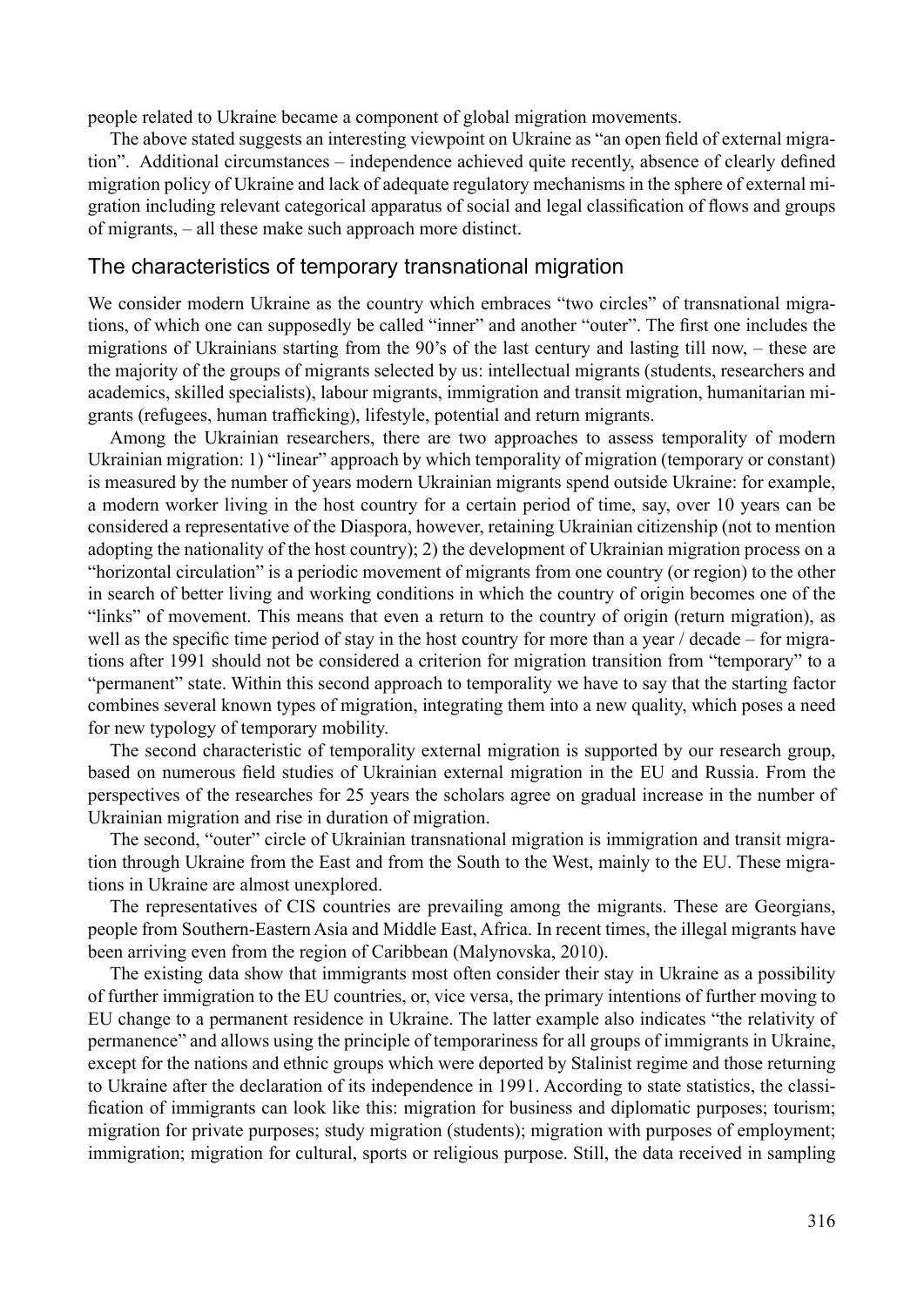studies show that officially declared reasons for in-coming and outgoing migrations are often not true, Therefore, the data of the official statistics must be used with caution, and the goal of our future research is to compare the ratio of the examined by us groups of external migrants from Ukraine with immigrants and transit migrants

## **The Current State of Research**

#### Research overview

The thesaurus of works by Ukrainian scholars in the field of migration for the period of twenty years embraces main spectrum of themes pertaining to it. In the first place, these are: modern massive labour migration of Ukrainians, immigration into Ukraine and transit migration through its territory, human trafficking, migration policy of Ukraine and donor-countries and migrants recipient countries, migrations within Ukraine, the history of Ukrainian Diaspora. The researches tackle key characteristics of migration process: types, geography and scale of migration, regional, social, age, educational-professional, gender and other aspects, not to mention the problem of influence upon labour market.

 Some Ukrainian researchers and institutions compiled synthetic and encyclopaedic publications in the sphere of migration (Rymarenko, 2003; Poznyak, 2007). Recently the Kyiv Institute of Law of the National Academy of Science issued the first in Ukraine manual for university students edited by O. Malynovska (Malynovska, 2010).

Regional, national and international forums dedicated to various aspects of migration often take place in Ukraine. Their participants are representatives of government, academic institutions and non-government organizations. The results of the research are usually presented in the form of reports, presentations or surveys<sup>3</sup>. Some of them (for example, international scientific-practical conferences dedicated to Ukrainian migration organized by the International Institute of Education, Culture and Cooperation with Diaspora at National University "Lviv Polytechnics") are conducted on a regular basis (Оnyshchuk, 2010).

A special feature and at the same time a drawback of Ukrainian migration studies is the fact that most researches are focused on the so-called "fourth wave" of mass external migration of Ukrainians in the previous 150 years (the "fourth wave" began after the collapse of the Soviet Union and declaration of independence of Ukraine), while immigration and transit migration attract little attention.

Moving out of Ukraine to find work near and far abroad, predominantly to the EU in its current borders, and to Russia, became the most widespread type of migration of Ukrainian citizens. Starting from 1992–1993 (the beginning of mass labour migration of Ukrainians abroad) and up to now Ukrainian scientists and journalists are trying to trace the evolution of this process. We offer a short overview of research publications further.

In 1994 and in 2002 two ethnology researches of labour migration were carried out in the city of Chernivtsi and the village of Prylbychi (Lviv region) with the use of in-depth interview method. The results of research allowed making a comparative analysis for learning the scale and characteristics of labour migration from Ukraine during 8 years (Pyrozkov 2003). Comparative results show the development of migration from retail trade pendulum trips for several days (purchasing goods in one country and selling them in another) to seasonal and often even longer labour migrations; changes in educational level of the migrants (first they had university degrees, and later migrants had only high school education, and these were mostly young people). Also, the researchers noticed increase of the list of countries the migrants travel to: Italy, Spain, and Portugal were added to the neighbouring Poland and Russia, and socio-economic influence of migration on the improvement of life standards was also detected.

<sup>3</sup> See: http://www.openukraine.org/en/programs/migration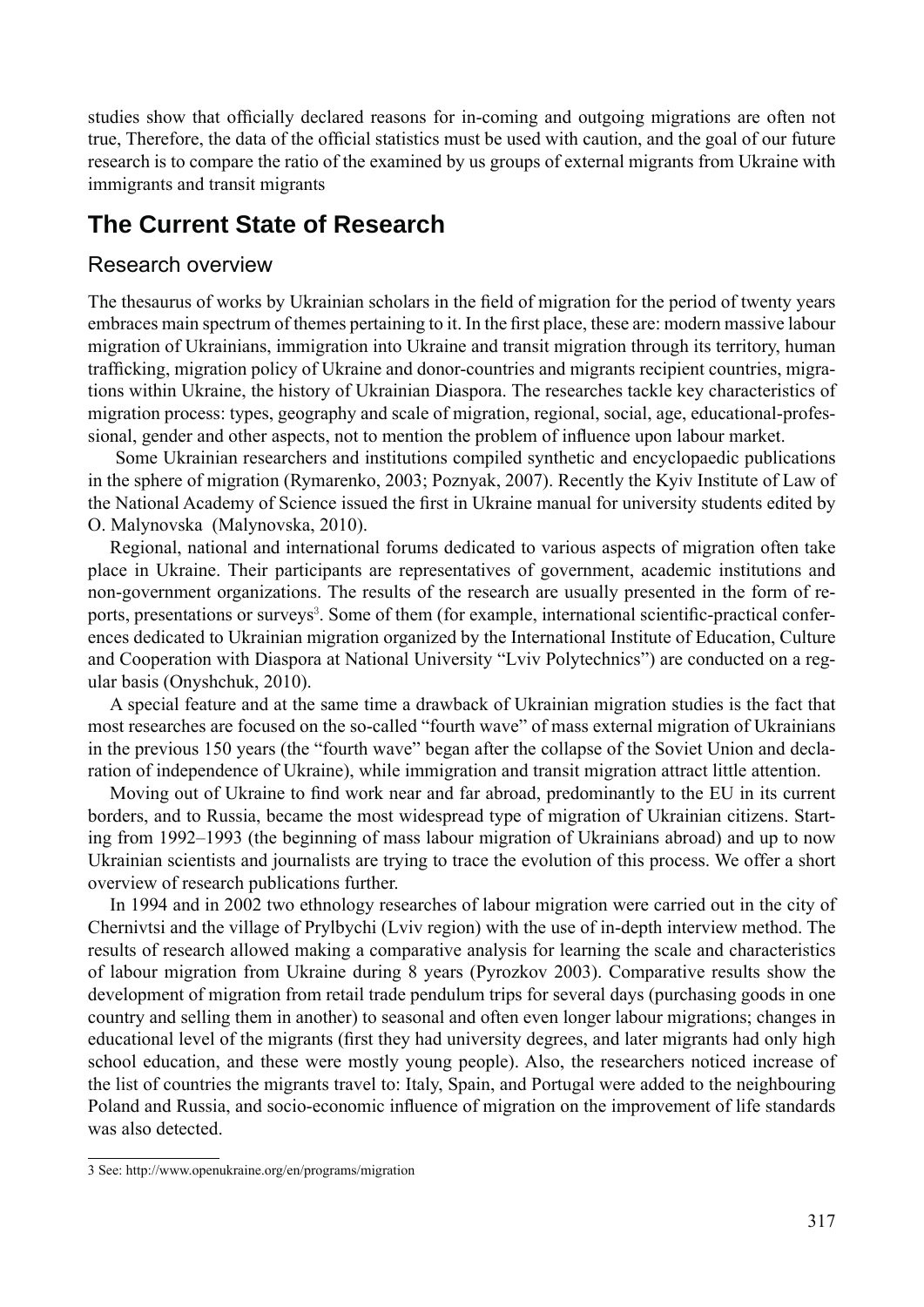Labour migration is a form of self-organization of the society, and the migrants belong to the most socially active and entrepreneurial segment of society who abandoned paternalistic illusions. Researchers who participated in the mentioned research project are: S. Pyrozhkov, O. Malynovska and O. Khomra (Pyrozhkov, 2003: 127). They drew attention to the flaws and gaps in Ukrainian legislation, inability of the government to show relevant reaction to the new social phenomenon. Spontaneous nature of the labour migration and drawbacks of the legislation also resulted in criminalisation of migration: numerous breeches of law, corruption and racketeering.

The results of the survey were used for offering major governmental strategies for migration issues, aimed, first and foremost, at protection of interests of labour migrants during their stay abroad; giving better conditions for their return and creating opportunities for their self-realisation in their native country.

In 1990–2000, Ukrainian scientists carried out a range of researches on labour migration: migration potential of the regions of Ukraine, the influence of labour migration on political orientation of its participants, changes of migration behaviour of the residents of localities near the state border after visa regime was introduced for Ukrainian citizens to travel to neighbouring states, socio-demographic characteristics of the migrants, geography of their travel, employment procedures, employment abroad (Pribytkova, 2002; 2009; Khomra, 1993; 1996). A research on development of migration exchanges between Ukraine and Belarus was carried out under the supervision of E. Libanova, academician of the National Academy of Sciences of Ukraine (Libanova, 2002).

Summing up the survey conducted among the residents of western Ukrainian border, O. Malynovska came to a conclusion that the introduction of visa regime by the neighbouring states will have negative impact on "the level of trans-border cooperation, socio-economic situation in the regions close to the border, intensity, character and direction of migration movements of the population". The researcher allowed fort the migration to anyway take place in its distorted forms after visa regime is introduced, as soon as there is a need for workforce in European countries. The researcher offered several hypotheses which were proved later: due to a growing need for workforce in European countries, Ukrainians will enjoy an advantage of their high qualifications and minimal cultural differences comparing to migrants from other countries; transition of workforce from Central European countries to Western European countries will open a market niche in many industries, and the demand for both qualified workforce and labourers from Ukraine in the new EU member countries will increase (Malynovska, 2004: 151–152). O. Malynovska stated that state control measures from European countries aimed at holding immigration back, turned out to have low results. Their high costs and low effectiveness create the need in new approaches to regulation of migration, expressed by the term "controlled openness" (Malynovska, 2004: 83).

A monitoring research by Ternopil regional employment centre in 2001, 2004, and 2008 focused on migration in rural areas deserves special attention. The researchers extrapolated the results to all Ukrainian population, and having estimated the rate of migration in Ternopil region as an average, calculated that 2,000,000 of Ukrainians work abroad (Dovzhuk, 2007).

During last decade, a large number of researches on return and reintegration of migrants was carried out in Ukraine (*Social Indicators* Centre, 2008). Another field of interest is the studies of public opinion on labour migration in Ukraine. Studies on life of migrants' children who stay in Ukraine raised a wide discussion. Another difficult issue related to labour migration is human trafficking.

Specialized all-Ukrainian research on labour migration and its consequences for Ukraine was conducted by State Statistics Committee of Ukraine. The first research was conducted in 2001, with 8,000 households surveyed in eight regions close to the state border of Ukraine. The results of research allowed estimating the size of labour migration as minimum of 1,000,000 of persons. In June 2008, the State Statistics Committee of Ukraine conducted and in 2012 repeated the national sampling research of the households on issues of labour migration. The research encompassed all regions of Ukraine and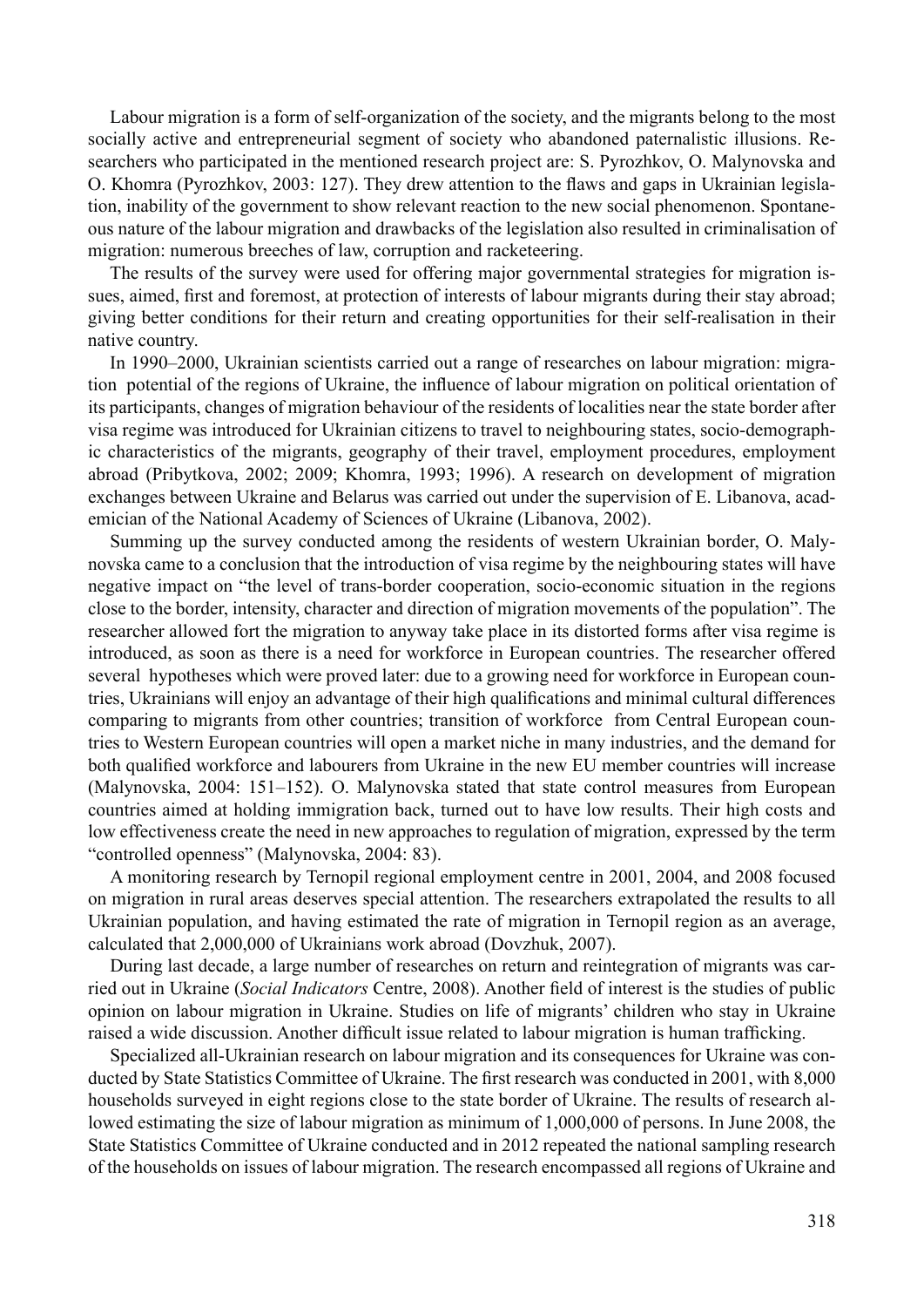was based upon territorial probability sample of the households (Libanova, 2009; 2013). The survey of 22,000 of the households all over Ukraine was carried out "with the purpose of evaluation of the scale, dispersion and geographical directions of the flows of external labour migration, socio-demographic characteristics of the migrants and their employment for formation of socio-economic policy regarding this social issue" (Libanova. 2009).

The researchers (academician E. Libanova, О. Poznyak et al.) claim that 1.5 million of Ukrainian citizens worked abroad between 1 January 2005 and 17 June 2008<sup>4</sup> and 1.2 between 1 January 2010 and 17 June 2012 (ILO, 2013)<sup>5</sup>. Supervised by E. Libanova, these two studies were the largest ever national researches carried out among Ukrainian households. The main destination countries of Ukrainian labour migrants were the Russian Federation (43.2%), Poland (14.3%), Italy (13.2%), the Czech Republic (12.9%), and Spain (4.5%) (ILO, 2013). The majority of labour migrants in the second SSCU survey (57.7 per cent of the total number of migrant workers) originated from the western regions of Ukraine: Volyn, Rivne, Khmelnytsky, Ternopil, Ivano-Frankivsk, Chernivtsi, Transcarpathian and Lviv (Libanova, 2009). More than half (54.3%) of the total number of Ukrainian migrants came from rural areas. Western regions had the highest proportion of female migrants (38.3%), the South had the lowest (20.8%) and the Northern regions (20.4%) (ILO, 2013). In the 2009 Survey almost a third (31.8%) of migrants from the western regions worked in the Russian Federation during 2005–2008. Only every seven migrant worked abroad for more than 12 months between 1 January 2010 and 17 June 2012. There were more women (24.1%) than men (8.9%) in the category of longterm migration and it was also dominated by urban residents (18.1% urban migrants vs. 10.8% rural) (ILO, 2013).

At the same time (2006–2011), a research group of International Charity Foundation "Caritas Ukraine" in the cooperation with the Ethnology Institute of the National Academy of Sciences of Ukraine and the Laboratory for Social Research in Lviv conducted a comprehensive study of the processes of Ukrainian migration in the EU and the Russian Federation. In design, the study was to embrace a full range of relations of Ukrainians on earnings abroad: living and working conditions, especially the formation of immigrant environment in the host country, their relationships with migrant workers from other countries, with employers, citizens and authorities of the host countries, the motives and ways of leaving Ukraine for other states for work and employment there, the development of migrant networks involving Ukrainians and social partnerships in host countries, forms of self-organization of modern Ukrainian immigrants and their ties with homeland, the development of spiritual culture, changes of factors of social choices shaping life strategies, the formation of migration policy of Ukraine and host countries – the EU and Russian Federation.

The study covered seven EU countries, the most crowded of immigrants from Ukraine: Italy, Greece, Spain, Portugal, Ireland, Poland and the Czech Republic. The basis of the research is a combination of qualitative and quantitative methods. Within the project the researches attempted to apply the methodical triangulation, i.e. the combination of information flows (including statistical analysis and all sorts of circumstantial evidence) obtained by different methods or, in a broader sense, all the information available. The main focus is the problem of changing social identities in the dynamics

<sup>4</sup> The first quantitative study "External Labour Migration of the Ukrainian Population" conducted by the State Statistics Committee in Ukraine in 2009 was the largest national survey on migration (Libanova, 2009). It was supported by Arseniy Yatseniuk Open Ukraine Foundation and the World Bank and carried out by a team of researchers of the Ptukha Demography Institute (NAS) led by Ella Libanova (Libanova, 2009). The main source of data was a questionnaire-based survey of working age members (women aged 15–54 years and men aged 15–59) of 22,000 Ukrainian households over three and a half years from 1 January 2005 to 1 June 2008. 5 The second quantitative study "External labour migration of the Ukrainian population" conducted by the State Statistics Committee in Ukraine in 2010-2012 provides an overview of the migration dynamics in different regions of Ukraine and shows the socio-demographic characteristics of migrants (age, social background, pre-migration skills, types of employment in host countries, and so on). The main source of data was a questionnaire-based survey of working age members (45.5 thousand people aged 15–70) of 23 500 Ukrainian households over two and half years from 1 January 2010 to 17 June 2012.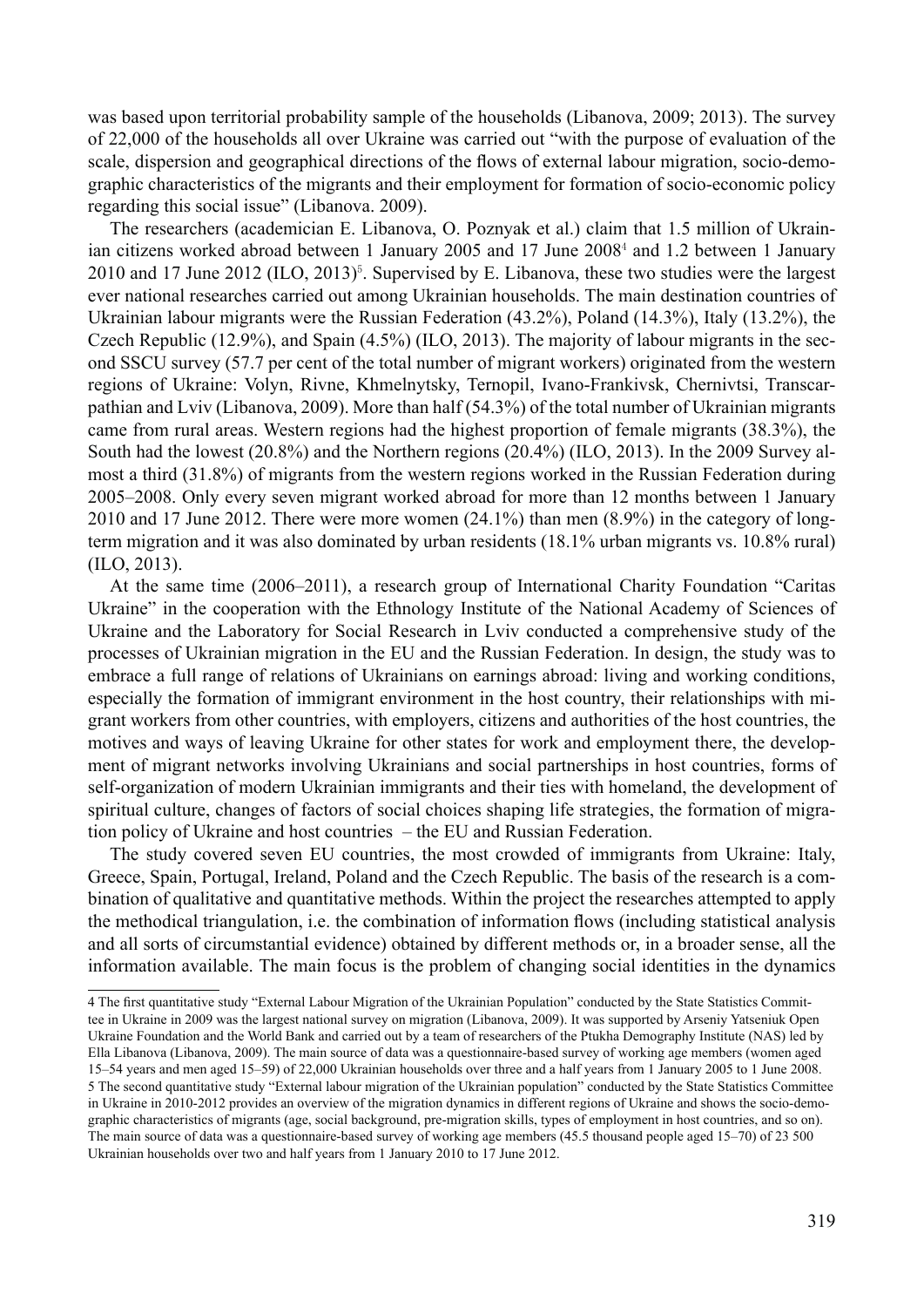of the migration process. The results of research revealed the level of current external migrations of Ukrainians – approx. 4, 5 million persons. The majority of Ukrainian labour migrants travel to EU countries and Russia, less – to America, Asia and Australia. The new Ukrainian migration has encompassed dozens of countries, having become a part of global migration flows (Markov, 2009). The study of Ukrainian migration process in several host countries allowed forming a hypothesis regarding its development according to the principle of "horizontal circulation", i.e., periodical movements of one migrant from one country (region) to another, including the country of origin, in search for better conditions of life and work, – and is based on self-renewal of migration despite its initial reasons (for example, low wages and unemployment in the country of origin) due to the inclusion of potential migrants into social networks and migration systems which link Ukraine with many host countries.

The migrants fill in such employment spheres without which social life and development of the host countries becomes impossible. They are often regarded as a threat to sociocultural identity and legal relations of host societies, but in fact, the main challenge both for the host countries and countries which are migration donors (in our research each country is both a donor and recipient at the same time, as Ukraine is) is the fact that new migrants and migration systems form a separate space of interpersonal communication – a social reality which exists *in parallel* to the states and host societies and is not controlled by their defining influence.

While the research was still carried out, Ukraine and Germany shared the first and second rank in Europe as for the number of emigrants and immigrants (according to Eurostat) (Gianpaolo Lauzieri, Population and social conditions EUROSTAT. Statistics in focus – http://ec.europa.eu/eurostat). Nevertheless, while for Germany this meant introducing harsh legal limitations for migration, for Ukraine this was an absence of defined migration policy and functioning of migration corridors across its territory according to their own "internal" rules. Therefore, the authors of the project recommended government officials to concentrate upon forming a prospective vision of modernizing economy and state which would mean adding up social capital at the crossroads of migration flows from Ukraine, via Ukraine and to Ukraine, not only creating ideological, institutional and legal bases for migration policy but using international legal instruments and efforts of the NGOs for legal protection of Ukrainian migrants in the host countries.

On the other hand, closing the borders from the side of EU will stimulate irregular migration and will not foster return migration. The "border filter" will not so much stop migration from outside, as hinder migration flow of returning migrants. Concentrating on the border as major instrument for regulating migration to the EU and between some EU countries deepens segregation of the host society and the migrants inside the country. Legal mechanisms for regulation of migration must *ensure* free movement of people. Modern regulation policy will not have a lasting effect if it establishes barriers on the way of horizontal circulation of the migrants and does not establish a constructive cooperation with the donor country in all spheres of implementation of rights and freedoms, self-realisation and protection for the migrants who return or move to "third" countries. According to the research, the most adequate regulatory influence on migration processes by the host countries is the formation of civilized ways of horizontal circulation of the migrants on the level of close cooperation with the host societies (in this case, the EU). This requires establishing legal forms of the dialogue between the host state and migrants regardless of their status and presupposes cooperation between the governments, independent experts, and employers, representatives of the civic society, the migrants, and donor and recipient societies. Alongside with liberalisation, an important condition for the success of this process is coordination and unification of migration rules on the EU level (Markov, 2012).

Another study of external labour migration of Ukrainians in the host countries was the one dedicated to Ukrainian labour migrants in Greece. This was the first research which led to better understanding of the influence of economic recession on Ukrainian migrants in Greece – the country which was the most affected by the recession. The research included not only interviewing migrants, but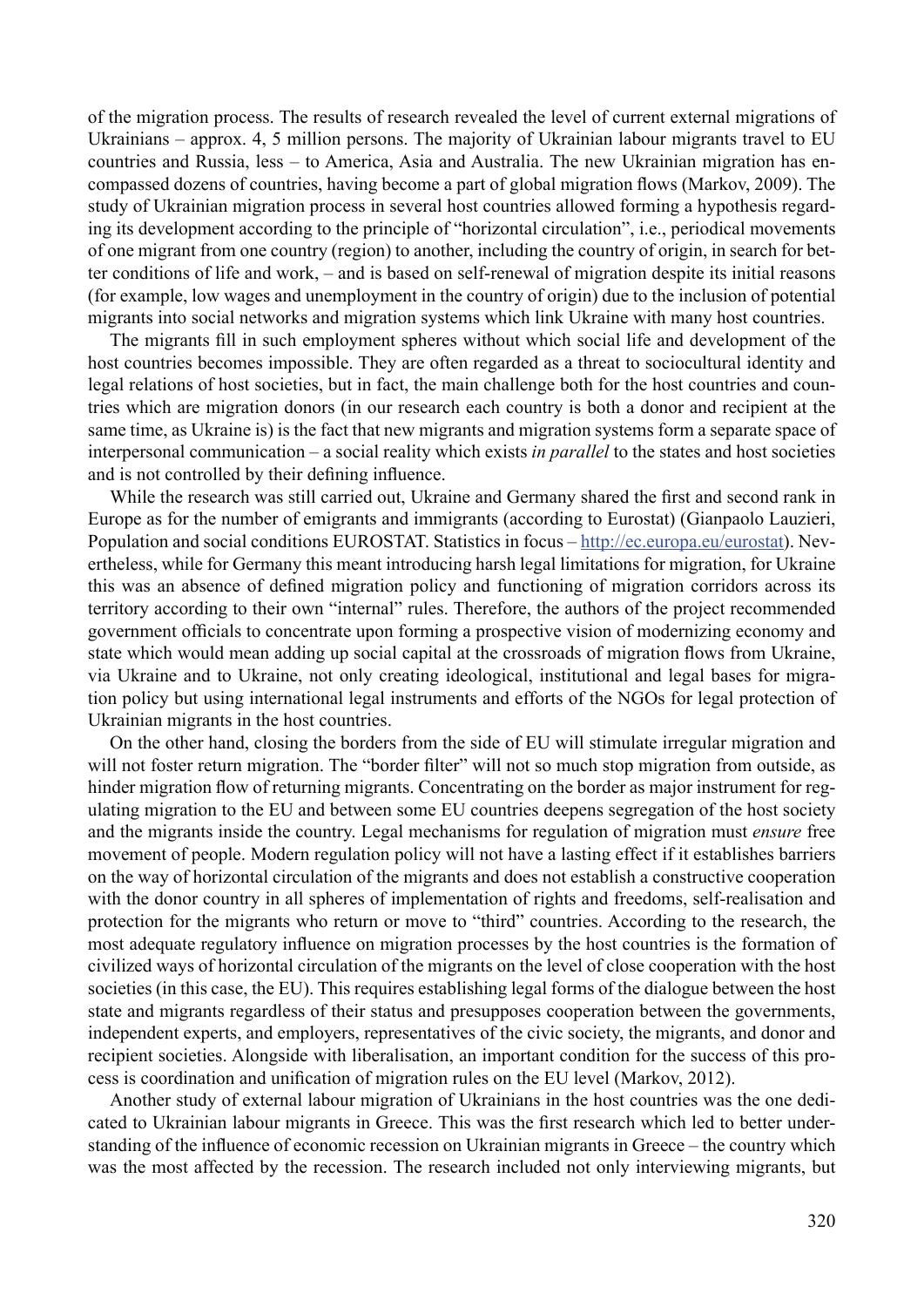also studying the situation in Ukraine and Greece, and surveys among Ukrainians on migration and intentions to migrate. Surprisingly, it turned out that mass return to Ukraine would not take place. The responses showed that most actively people were leaving Greece before the crisis, when there were hopes for economic development in Ukraine, chances for employment or starting one's own business. The major reasons for return were family and personal reasons: old age, health condition or nostalgia. Some migrants who lost their job in Greece and returned to Ukraine did not manage to re-settle and went back to Greece. The recession forces Ukrainian migrants to move to other EU countries where the recession was not so strong and wages for unqualified labour were higher (Levchenko, 2009).

#### Feminisation of migration

Official Ukrainian statistics does not give a relevant estimation of the quantity of Ukrainian female migrants aboard, but according to the expert estimation, only from 2010 till 2012 at least 450,000 of females crossed the Ukrainian border at least once (Libanova, 2012). Nevertheless, this number does not provide an idea even of an approximate quantity of Ukrainian female migrants abroad: just to compare, there are 176,000 officially registered Ukrainian women working in Italy (Caritas, 2012).

Feminisation of external Ukrainian labour migration is one of the most essential phenomena, which describes the same global tendency: today, women constitute almost half of all international migrants worldwide – 95 million, or 49.6% of all migrants (UN, 2010) Ukrainian women started their migration abroad in the early 1990's. It was a short-term pendulum migration and retail trade cross-border migration<sup>6</sup>. After 1995, migration patterns of Ukrainians expand, and they start going to neighbouring countries – Poland, Czech Republic, Russia (Markov, 2009) in circular migration regime. Both patterns represent short-term migration which lasts less than 1 year. Still, starting from mid-1990's, Ukrainian female migrants start moving to the countries of Southern and Western Europe – Greece, Spain, Italy, Portugal, crossing the border usually as tourists (Markov, 2009). There had never been a large Ukrainian diaspora in these countries before. Female migrants remain in the status of illegal migrants in recipient countries, and initiate creation of wide social networks, which made possible the mass migration of the early 2000's.

Despite rapid feminisation of Ukrainian migration and the large number of female migrants abroad who initiated serious transformations in their original social environment and in their host country (changes in the relationships with family, relatives, friends, and neighbours, lifestyle changes, etc.), the current research on Ukrainian female migration is still insufficient. Some Ukrainian studies of post-Soviet labour migration from Ukraine to the EU are discussed to provide a broader context for female migration to the EU countries. Among the first surveys of Ukrainian female migrants in this part of the world were surveys on change of family roles under the influence of migration (Volodko, 2011). Until recently (2008–2009), researchers were primarily interested in general causes and personal reasons for Ukrainian women's migration. In particular, the original study by Fedyuk (2011), who examines female migration "beyond the motherhood" and analyses many aspects of women's personal transformations getting not enough attention in public discourses in Ukraine and Italy, e.g., transnational families as "sites of conflicts", the ways of personal and professional relationships with Italian men and so on.

While some Ukrainian scholars explain the reasons for the large scale female migration as a survival strategy (Tolstokorova, 2013; Malynovska, 2010), Western European researchers argue that economic reasons for migration are mixed with various personal motives; for example, to "escape alcoholic and violent husbands" – a consequence of the "crisis in masculinity" (Nare, 2008), or to escape professional devaluation and deterioration of family relationships (Vianello, 2009). Nare also

<sup>6</sup> Pendulum (cross-border, retail trade) migration is daily or weekly trips from the places of residence to work or study in institutions located in different places. A large segment of urban and rural population takes part in pendulum migrations. The radius of pendulum migration for cities is approx. 40—70 km, and 25—30 km for towns (Libanova, 2002).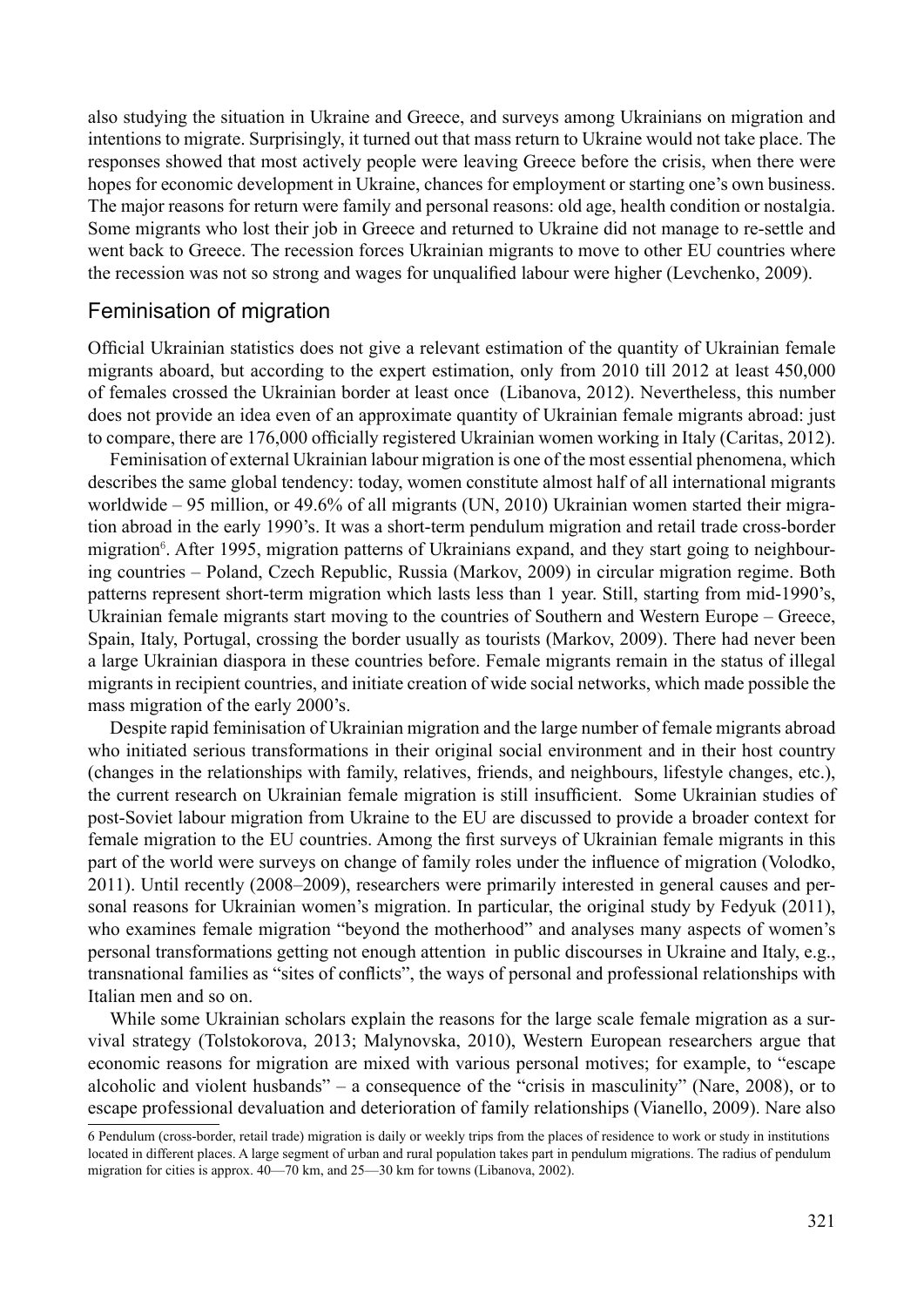points out that personal hope for changing one's life for better is a strong motif for Ukrainian women's migration for their comparably long-term stay in Italy. Many migrant women believe that migration could give them a chance for self-realisation and personal freedom which they lack in Ukraine. Thus, self-esteem is as important as higher income in their decision to migrate to work abroad (Nare, 2003).

Nare (2008) points the devaluation of the professional level of many Ukrainian women in Italy as important issue for future research. She considers the dichotomy between "low/high-skilled" which is especially relevant in the case of Ukrainian domestic workers in Italy, 18% of whom have a university degree. There are tensions between scholars' results, which often contradict each other, concerning the impact of migration on the changing roles of mother and father in the family. Some scholars (Yarova, 2006) argue that female migration changes family and gender roles and the institution of parenthood (as a whole) while others (Tolstokorova, 2009; Vianello, 2009) believe that the family roles actually remain the same. Public opinion stigmatizes Ukrainian migrant women, and it does so in a paradoxical way: on the one hand, the emphasis is put on self-sacrifice for the sake of their children and on the other – the Ukrainians are accused of family dissolution, child neglect and parental omissions (Fedyuk, 2012).

In general, scholarly discussion of Ukrainian female migrants in the EU is primarily concerned with:

- ties with the host country (and partly with the home country) including social networks of female migrants;
- the impact of labour migration on the transformation of family and gender roles and the experience of transnational parenting; and
- changing attitudes towards migration in the Ukrainian public discourse.

Likewise, some discussions concern the role of the Church and social networks on the personal choices and life strategies of female migrants: between emancipation and the reinforcement of traditional gender roles, which need to be studied further.

There is scarcity of in-depth research of complex processes of reconfiguration of transnational family roles (changes in family gender roles, childcare practices, new forms of interpersonal links and communication between migrants and other family members, etc.) associated with migration of women.

Future research should focus first of all on the changes in social identities of women and transformations in migrant system of values taking place at different levels of their social contacts, changes on the societal transformations caused by the large scale of female migration. Redistribution of control over money in a migrant family, the different forms of functioning of transnational migrants' networks and forming new social milieu in the host country; new careers of migrant women in a host country; cultural influences of migrants' new knowledge and experiences onto everyday practices and lifestyles in their home country (new habits and fashions, novelties in the food ways, upgrades and improvements in their households, increased sensitivity to the common communicative practices, etc.) are just few of many important aspects of Ukrainian female migration awaiting to be explored in future.

#### The tendencies in external labour migration research

Today, the research of external labour migration from Ukraine is carried out on the so-called "point in between" – between the Soviet research approaches which cannot be applied to modern migration patterns and modern methodologies which overcome the limits of "container vision" of migration processes in the country of origin and destination country. On the one hand, migration is seen as national phenomenon in the context of socio-economic determinism (and this approach prevails).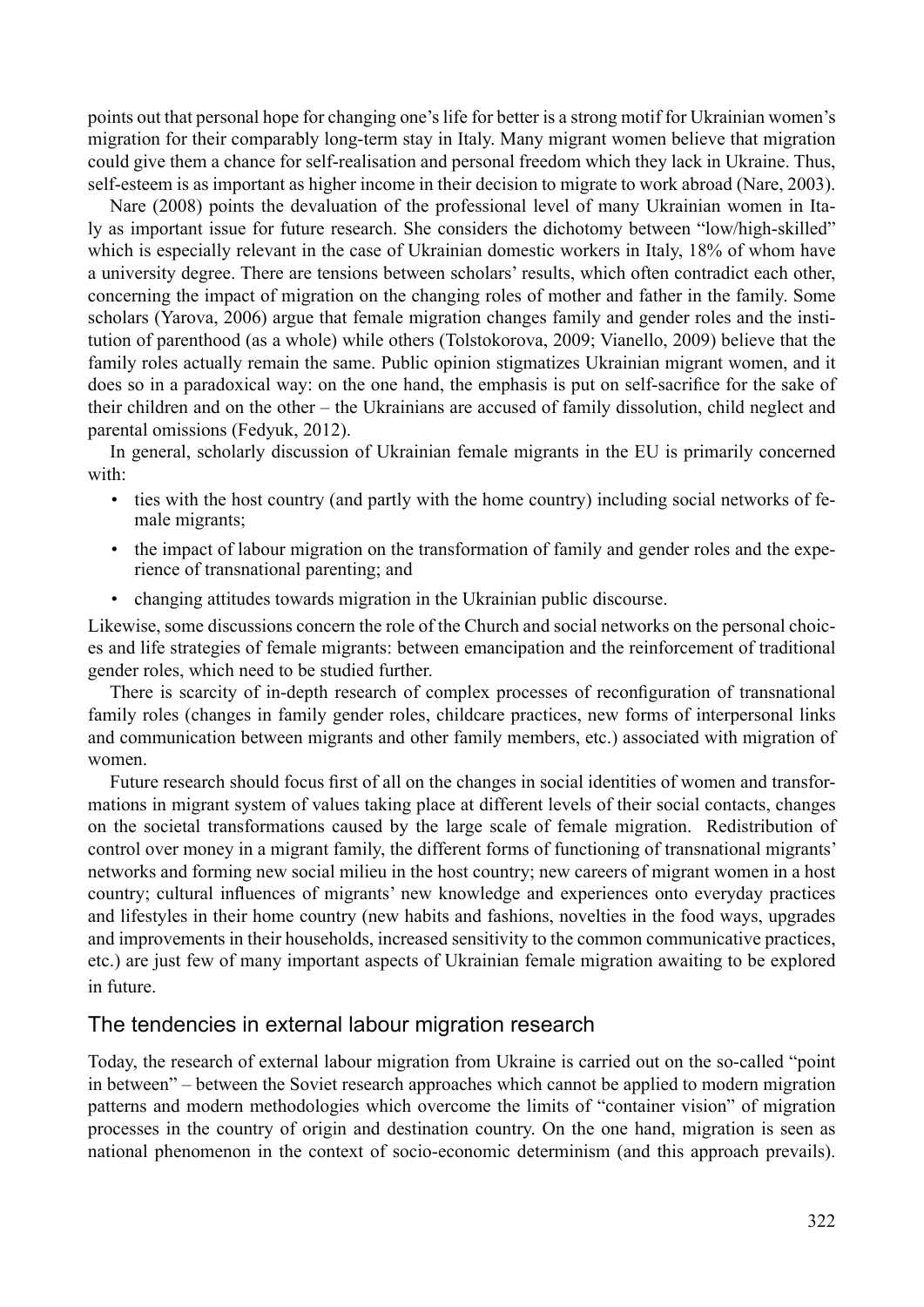On the other hand, scientific analysis leaves the limits of one-country focus and defines migration with local (regional) characteristics in interaction with global world due to socio-cultural approach, globalisation theories, social capital, social networks, postmodern theories, etc. Current distinctive features of the process of movement from the "IN BETWEEN" viewpoint will allow us to define certain further tendencies in external labour migration research. This is shown in the following chart:



So, the underlying feature of existing studies of external labour migration of Ukrainians is determinism, mostly a socio-economic determinism, which was characteristic for the researches in the times of Soviet Union. In fact, here we can see typical research and gathering statistical data on kinds and forms of migration (M. Ptukha Institute of Demography and Social Research of the National Academy of Sciences of Ukraine headed by E. Libanova, O. Poznyak, etc.), socio-demographic portrait of the migrants (I. Markov, I. Prybytkova et al.), reasons for migration (О. Ivaschenko-Stadnyk, О. Malynovska, E. Libanova, N. Parchomenko, O. Poznyak, I. Prybytkova et al.), influence of migrations on the socio-economic situation in Ukraine and migrants' remittances channels (О. Malynovska, U. Sadova, O. Pyatkovska), etc.

A characteristic feature here is the perception of a migrant as a member of a socio-professional group (I. Prybytkova), and of the process of migration as of inter-state exchange with members of this group. Also, the principle of duration of migration is interconnected, first of all, with socio-economic reasons for migration, socio-economic situation in the country of origin, thus 'basing' only on macro-level of research in this field – the national "container" (E. Libanova, O. Malynovska, O. Poznyak). In terms of duration, the researchers name such types of migrants: labour migrants, who returned to Ukraine; short-term labour migrants; employed emigrants. Therefore, the dominant principles for these categories of researchers are the principle of duration and geographical principle of spatiality with features of socio-economic determinism.

On the other hand, there exist an approaches that go beyond the limits of "container" cause-effect analysis of processes of external labour migration, and focus on personal and local levels: studies of transformation of the migrants' identities (S. Odynets, O. Rovenchak), value systems of Ukrainian migrants (V. Volodko, O. Ivaschenko-Stadnyk), forming communication networks and social net-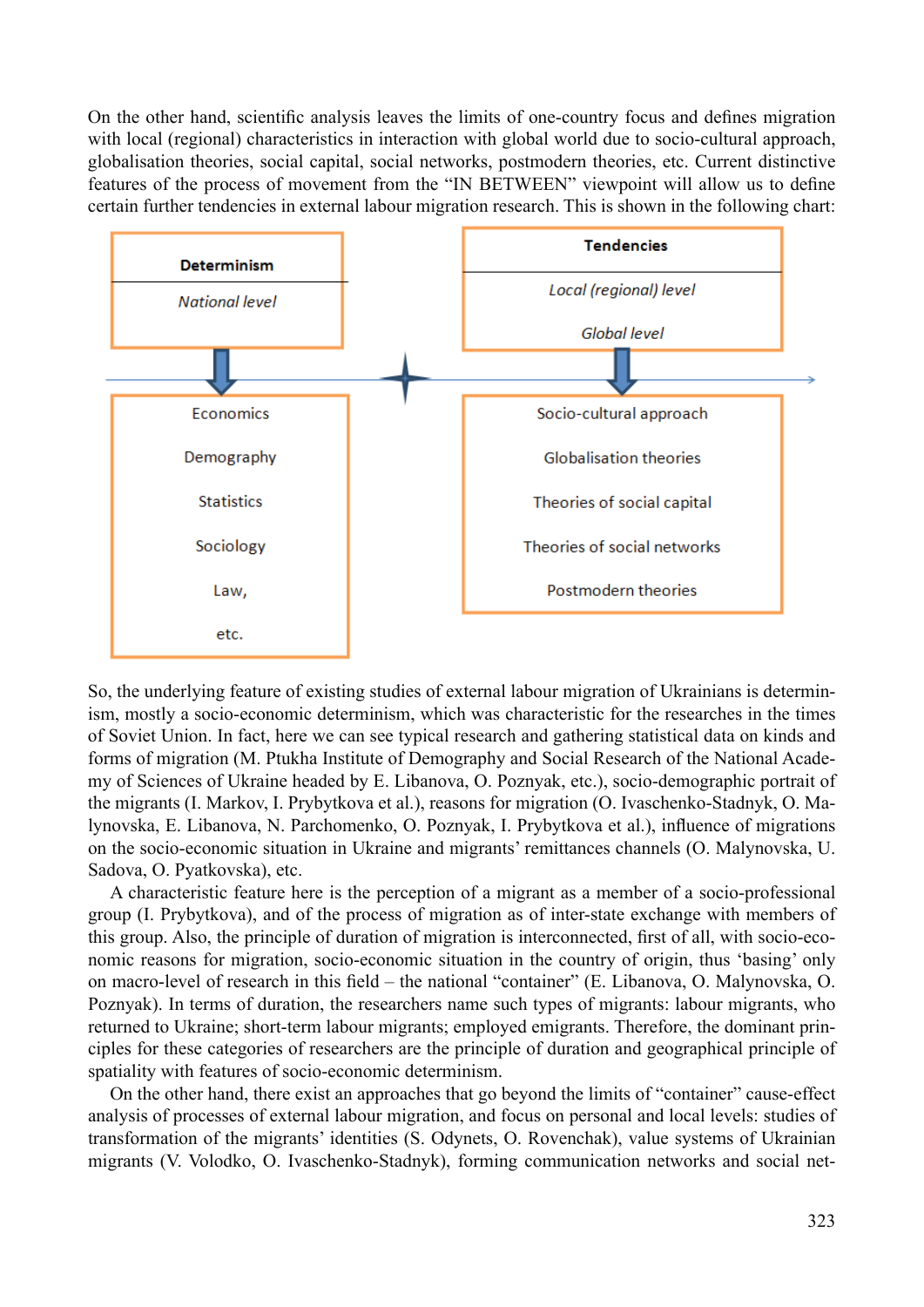working of Ukrainian migrants (O. Ivankova-Stetsyuk, I. Markov), feminization of Ukrainian migration (V. Volodko, S. Odynets', F. A. Vianello), intellectualization of migration (О. Abreu Bastos, V. Koshulko), migration in context of transformation of social mobility (I. Markov), the influence of migration on globalisation and vice versa (I. Markov, B. Yuskiv), and also, not only the research of the state and processes of migration, but also development of migration theories in the current dynamic conditions.

In this case, a migrant is a subject of permanent self-determination in globalised world (B. Yuskiv, I. Markov). This does not only broaden the former principle of spatiality, bringing in the role of communications, on the one hand, but on the other hand, dealing with mobility of values, etc. both in global and local conditions.

The understanding of temporality in the categories is linked to the territory of origin (stay): temporary – "circular" or those who left and returned, – temporality in the dimension of self-determination. Summarizing the state and specific features of scientific works on the topic of external labour migration of Ukrainians, we can distinguish the following main principles:



Participants of the session of the National Advisory Board (NAB) in Ukraine held on April 10, 2014 in Lviv, in particular, О. Malynovska clearly named the duration as a factor which determines migration, in particular, its forms and types. By its nature the duration is a dichotomy of "temporariness-permanence", i.e., temporariness is a definition of duration. NAB members determine the passage from partial (circular, temporary) migration to moving into another country (permanent migration).

In other words, it is completely clear that the principle of temporariness gradually crystalizes into an independent principle of temporality.



Geographical principle of spatiality is characterized by "container" approach. According to this principle, the space is clearly concentrated in between the country of origin and the country of stay, and sometimes – transit countries, while the usage of communication principle of spatiality opens the global level of research of the processes of external labour migration with their local specific features, allowing to follow the permanence of communications, social networking development and connections between the migrants, next potential migrations, etc.



Principle of mobility is completely connected with the previously mentioned principle of spatiality.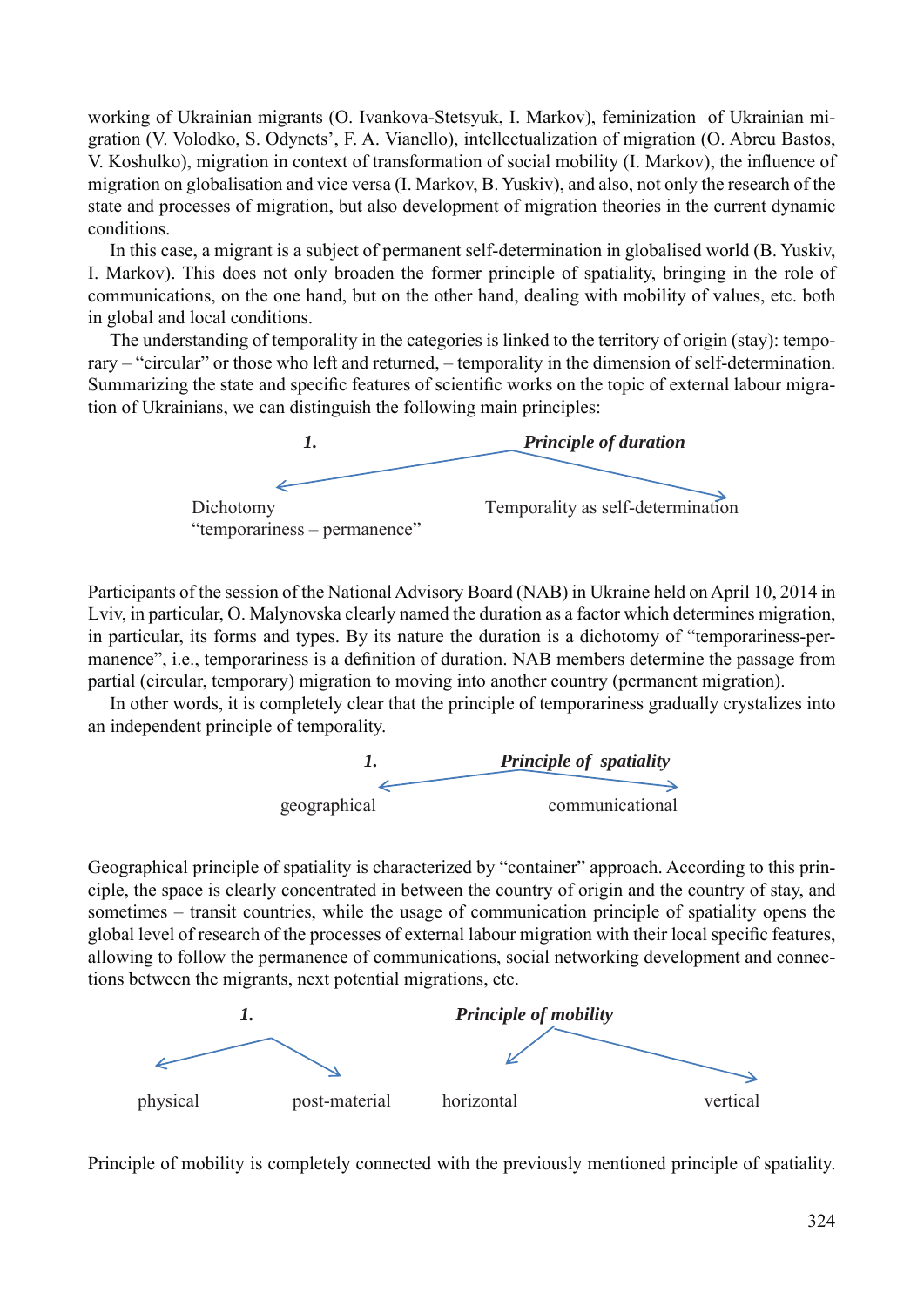Regarding the principle of physical mobility, here it is appropriate to use a term "movement", the so-called physical relocation of a person, while the principle of post-material mobility of a person presupposes mobility of values, life strategies, symbolic capital, connections, possibilities, etc. The research of formation, transmittance, and transformation of post-material mobility in the modern fast-changing conditions gain current importance.

While vertical mobility is characterized by the principle of "container" inclusion, i.e., the analysis of formation and transformation of phenomena and processes in a space with clearly defined borders (the notion was first offered by U. Beck in his concept of the first and second Modern), then horizontal mobility is an example of de-territorization of social relations, formation of horizontal space and communications.

To summarize, we would like to make an attempt and describe certain tendencies which relate to the research of migration processes:

- "De-territorization" of migration research, leaving the confines of "container" research. The research space will be formed between locality and globality. Therefore, horizontal mobility of migrants becomes inter-connected with interdisciplinary approach.
- The retreat of temporality from the dichotomy is now determined by duration "temporariness-permanence". Temporality as self-determination is characterized by individual perception of time in global space. Thus, temporality as self-determination will be multiplex and variable depending on the type or form of migration.

## **Inventory of National Policies and Practices**

The issue of migration policy has probably been more deeply researched by scientists and much wider discussed by all interested in the subject than any other problem related to migration processes in Ukraine. Numerous monographs, theses, articles in scientific journals and the media, as well as the resolutions of numerous parliamentary hearings, governmental resolutions, international, national and local conferences give account of the current state and regulation of migration in Ukraine, including goals, tasks, ways and principles of migration policy, as well as legal, institutional, financial and informational means of provision. However, almost all of the studies for the last twenty years, as well as official government documents, ultimately read the following: there has not been any particular state migration policy in Ukraine so far.

### The current state of migration policy

Official migration policy of Ukraine is concentrated mostly on permanent migration and integration of migrants into Ukrainian society. An immigrant is seen as a foreigner or a person destitute of nationality who received a migration permit and came to Ukraine for permanent residence, or received such permit during legal stay in Ukraine, and resides in Ukraine permanently. A foreigner or a person destitute of nationality is given a long-term visa with a prospect of permanent residence in the future<sup>7</sup>.

Foreigners and persons destitute of nationality who legally stay in Ukraine enjoy the same rights and freedoms as Ukrainian citizens, and also have the same obligations. Besides, those foreigners and persons destitute of nationality who stay under jurisdiction of Ukraine despite legality of their stay, have a right of recognition of their juridical personality and universal rights and freedoms of people<sup>8</sup>.

The understanding of permanent and temporary migration in Ukrainian legislation can be seen via the system of permits for temporary and permanent residence issued by the state institutions.

The first registration of a foreigner or a person destitute of citizenship entering Ukraine's territory

<sup>7</sup> Law of Ukraine "On immigration". – Online: http://zakon4.rada.gov.ua/laws/show/2491-14

<sup>8</sup> Law of Ukraine "On legal status of the foreigners and persons destitute of nationality ". – see online: http://zakon4.rada.gov.ua/ laws/show/3773-17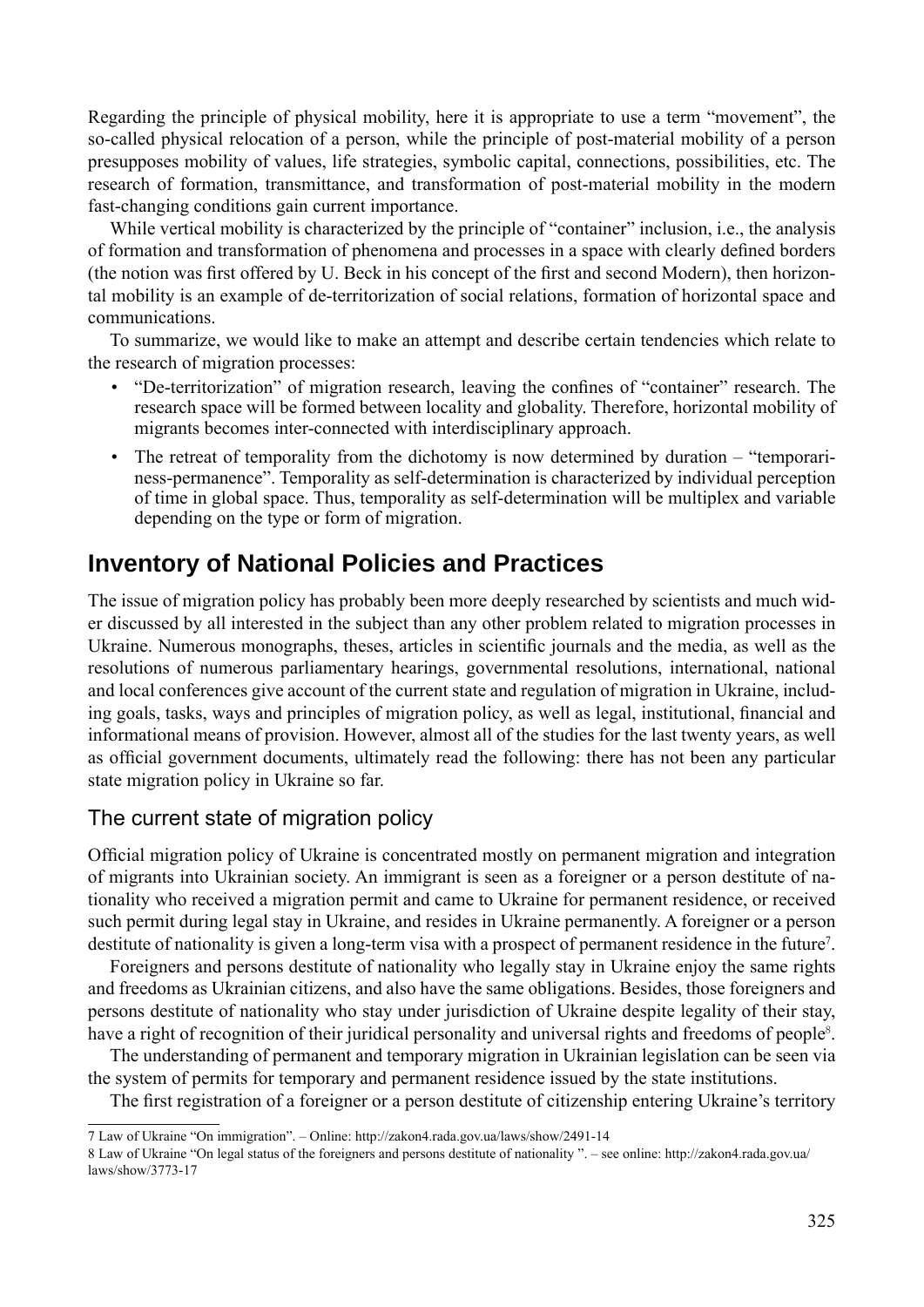is performed by the State Border Guard Service at the border crossing points. Citizens of the states who have the right of staying in Ukraine without a visa fill in the migration cards.

Foreigners and persons destitute of nationality, who legally arrived in Ukraine, can stay on its territory:

- during the term of visa validity if not provided otherwise by the international agreements of Ukraine;
- no more than 90 during 180 days since the date of first entrance for the states with visa-free entrance, if not provided otherwise by the international agreements of Ukraine;
- for the period of duration of visa, but no more than 90 days during 180 days from the date of first entrance with the visa issued before September 11,  $2011<sup>9</sup>$ .

A longer duration of stay is guaranteed for students, persons who immigrate or have a status of a Ukrainian living abroad, or are family members of a Ukrainian living abroad and travel with them.

In order to stay in Ukraine on a legal basis, a migrant must receive a certificate of permanent or temporary residence regardless of the aim of his or her stay in Ukraine. The migrants coming from the countries with which Ukraine has bilateral or unilateral (on the right from their side) agreements on visa-free entry, have the right to arrive in Ukraine without visa. Still, if they wish their stay to be legal, they need to meet certain legal requirements – after their registration, they must receive a certificate of temporary or permanent residence. It is available to migrants who correspond to the following groups according to the purpose of their visit:

- persons who carry out economic activity and received a work permit;
- persons who need protection, political asylum, refugees or asylum seekers in Ukraine. The term of their regular temporary stay in Ukraine is three years since their status was conferred, and for those who were destitute of nationality when they arrived in Ukraine – for three years since the date of entrance;
- Representatives of religious organizations;
- employees of the branches of foreign NGOs:
- scientists, cultural and educational activists and volunteers;
- *journalists*;
- persons who visit Ukraine due to family matters (family reunion or in case of marriage before immigration permit was issued – up to two years);
- tourists.

First, all these categories of migrants receive a temporary residence permit. A permanent residence permit (an immigrant status with a possibility of receiving citizenship) can be given only in case of legal uninterrupted stay in Ukraine for five years. Citizenship can be granted after a shorter period of stay to those foreigners and persons destitute of nationality who are married to a citizen of Ukraine for a period longer than two years $10$ .

<sup>9</sup> Regulation on the duration of stay and prolongation and reduction of term of temporary stay of the foreigners and persons destitute of nationality at the territory of Ukraine. Approved by the regulation of the cabinet of Ministers of Ukraine. February 15, 2012 . № 150. – see online: http://zakon4.rada.gov.ua/laws/show/150-2012-%D0%BF

<sup>10</sup> Law of Ukraine "On the Citizenship of Ukraine" 07.06.2001. – Online: http://zakon4.rada.gov.ua/laws/show/2235-14/page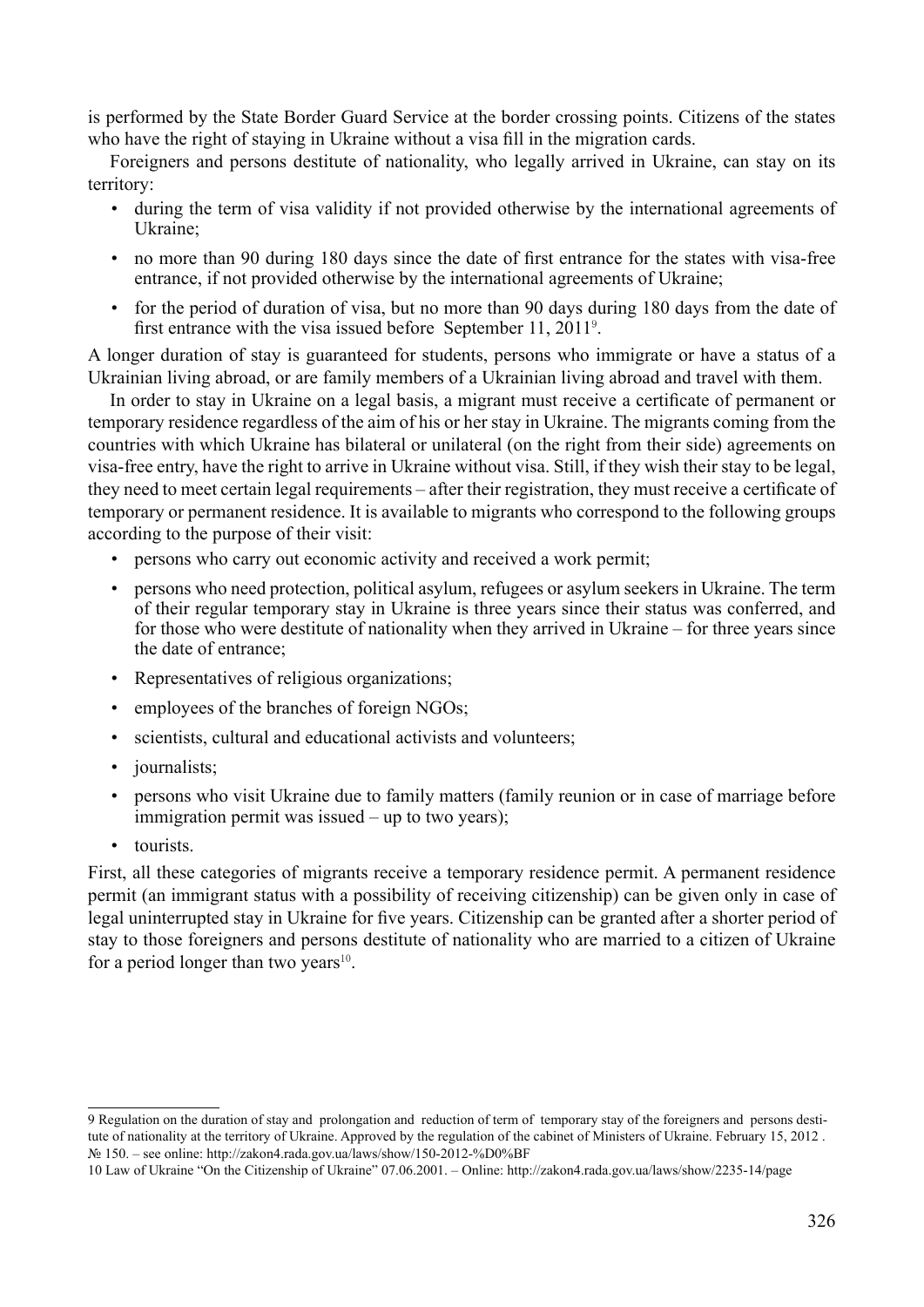### Legislation

The list and a short summary of the major laws of Ukraine on external migration allow determining the following characteristics:

- The laws can be rather called a local reaction to current migration challenges than an attempt of regulation over migration processes.
- There are signs of democratization of migration laws, in particular, under the influence of ratified internationals conventions, however, it is not supported by the relevant regulatory mechanisms, and so the changes are rather declarative.
- Interests of national security and migration control prevail over understanding migration as a factor of development of the country<sup>11</sup>.

We can also identify such problems as corruption and low workability of the bureaucratic procedures for migration control, which mostly are a leftover from Soviet times. Shortcomings of the legal regulations of external migrations in Ukraine and a large number of gaps in the national legislation are shown in the following table:

| <b>Used in Ukrainian legislation</b>                                                                                                                                                                                                                                                                                                                                                                      | Used in international conventions ratified by Ukraine <sup>1</sup>                                                                                                                                                                                                                        |
|-----------------------------------------------------------------------------------------------------------------------------------------------------------------------------------------------------------------------------------------------------------------------------------------------------------------------------------------------------------------------------------------------------------|-------------------------------------------------------------------------------------------------------------------------------------------------------------------------------------------------------------------------------------------------------------------------------------------|
| Immigrant: a foreigner or a person destitute of<br>nationality who received an immigration permit<br>and arrived in Ukraine for permanent residence, or<br>received such permit while legal stay in Ukraine and<br>has stayed in Ukraine for permanent residence.                                                                                                                                         | Migrant worker: a person, who is to be engaged, is<br>engaged or has been engaged in a remunerated activity in<br>a State of which he or she is not a national and in which he<br>or she does not reside.                                                                                 |
| Foreigner: a person who does not have citizenship of<br>Ukraine and is a citizen (a national) of any other state<br>or other states.                                                                                                                                                                                                                                                                      | Frontier worker: a migrant worker who works at the<br>frontier territory of one Party and retains his or her<br>permanent residence in a frontier territory of the other<br>Party to which he or she normally returns every day or at<br>least once a week.                               |
| Foreigners and persons destitute of nationality who<br>permanently reside in Ukraine: foreigners and persons<br>destitute of nationality who received a permanent<br>residence permit, unless otherwise provided by the<br>law.                                                                                                                                                                           | Seasonal migrant workers: persons who are citizens of a<br>Party of the Agreement and carry out an activity which<br>is dependent on seasonal conditions on the territory of<br>the other Party of the Agreement, with a contract of<br>employment or by fulfilling specific work (duty). |
| Foreigners and persons destitute of nationality who<br>lawfully stay in Ukraine: foreigners and persons<br>destitute of nationality, who, in accordance with the<br>legal demands established by the legislation or by<br>an international agreement of Ukraine, entered the<br>territory of Ukraine and temporarily or permanently<br>reside on its territory, or are temporarily staying in<br>Ukraine. | Seasonal worker: a migrant worker whose work by its<br>character is dependent on seasonal conditions and is<br>performed only during part of the year.                                                                                                                                    |

Table 27 Categories of migrants used in the Ukrainian legislation and international conventions ratified by Ukraine

<sup>11</sup> Experts of the Institute for Strategic Studies note that immigration policy is still largely restrictive, the authorities consider external migration mainly as an issue of control and law enforcement tasks. Ukrainian government does not consider the immigration process as well as labour migration of Ukrainians to be a factor of economic development of the country– see http://old.niss.gov.ua/ monitor/marrch/13.htm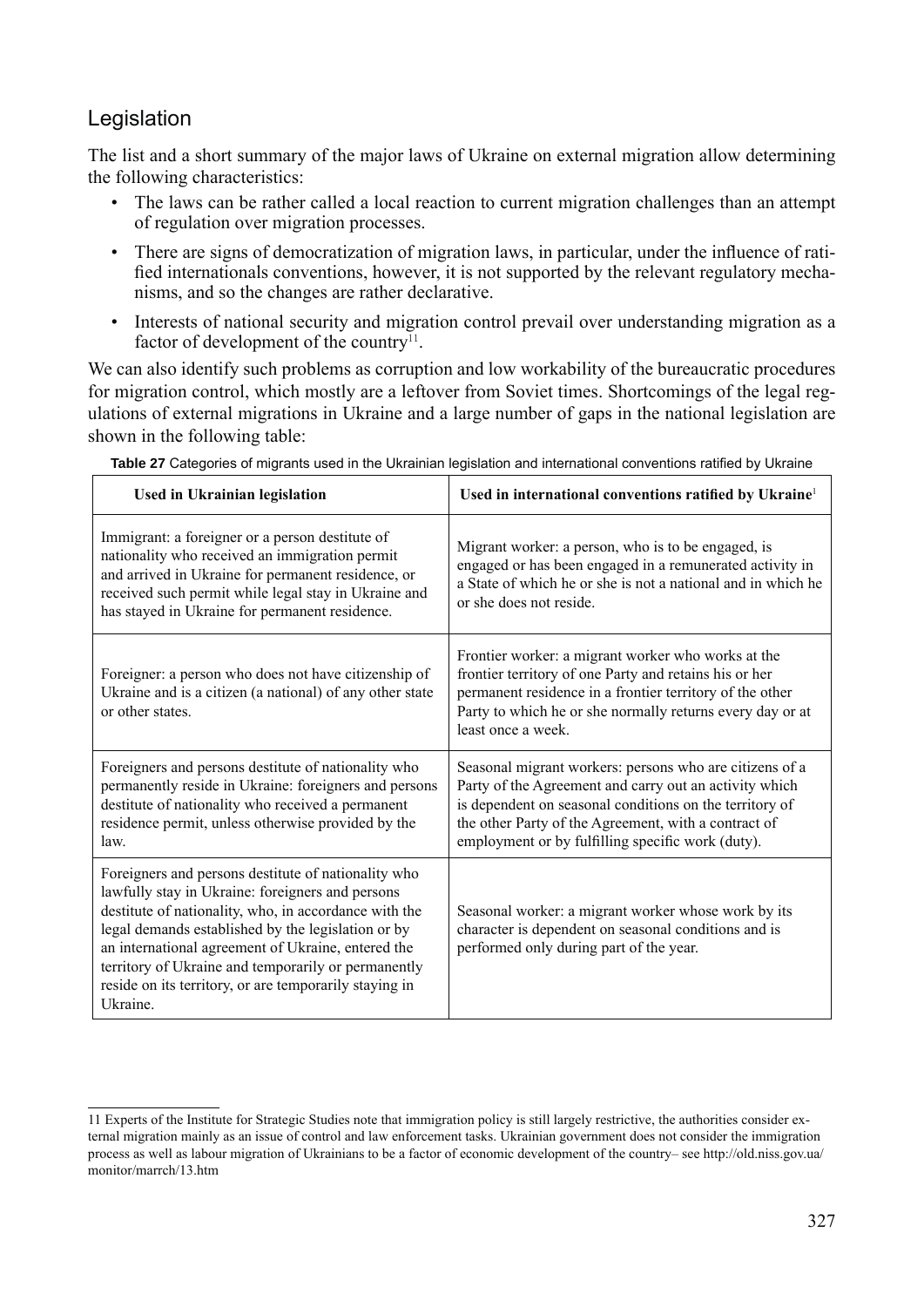| Foreigners and persons destitute of nationality who<br>temporarily stay in Ukraine: foreigners and persons<br>destitute of nationality who are staying on the<br>territory of Ukraine during the period of visa validity<br>or the period, established by the legislation or an<br>international treaty of Ukraine, or if duration of their<br>stay was extended as required by the law.                                                                                                                                                                                     | Self-employed worker: refers to a migrant worker who is<br>engaged in an individual remunerated work and according<br>to the legislation each of the Parties of the international<br>agreement is applicable to the state social insurance<br>programmes.                |
|------------------------------------------------------------------------------------------------------------------------------------------------------------------------------------------------------------------------------------------------------------------------------------------------------------------------------------------------------------------------------------------------------------------------------------------------------------------------------------------------------------------------------------------------------------------------------|--------------------------------------------------------------------------------------------------------------------------------------------------------------------------------------------------------------------------------------------------------------------------|
| Foreigners and persons destitute of nationality who<br>temporarily reside in Ukraine: foreigners and persons<br>destitute of nationality, who received a temporary<br>residence permit, unless otherwise provided by the<br>law.                                                                                                                                                                                                                                                                                                                                             | Member of the family of a migrant worker: a person<br>married to a migrant worker, as well as their dependent<br>children and other persons who are recognized as<br>members of the family by applicable legislation of the<br>receiving State.                          |
| Illegal migrant: a foreigner or a person destitute of<br>nationality, who had crossed the state border not at<br>the established border crossing points or at a border<br>crossing point but with avoidance of border control<br>and did not immediately appeal for the status of<br>a refugee or claim asylum in Ukraine, and also a<br>foreigner or a person destitute of nationality who had<br>legally arrived in Ukraine, but after expiration of the<br>term lawfully established for their stay lost the legal<br>grounds for further stay and evade leaving Ukraine. | Emigree: a person who has a right to acquire citizenship<br>of Ukraine by attribution of citizenship of Ukraine or<br>renewing the citizenship of Ukraine.                                                                                                               |
| Person destitute of nationality: a person lawfully not<br>considered a citizen by any state.                                                                                                                                                                                                                                                                                                                                                                                                                                                                                 | Members of the family of an emigree: the husband (wife)<br>of a displaced person, dependent parents, the underage<br>children thereof, and other relatives who belong to the<br>household with the emigree, are dependent on the emigree,<br>and have a joint household. |
| Family members of a foreigner or a person destitute of<br>nationality: the husband (the wife), underage children,<br>including underage children of the husband (the<br>wife), dependent parents and other persons considered<br>family members according to the law of the country<br>of origin.                                                                                                                                                                                                                                                                            |                                                                                                                                                                                                                                                                          |
| A person who became a victim of human trafficking:<br>any individual who became a victim of trafficking<br>and was recognized as such as required by the law of<br>Ukraine "On Counteracting Human Trafficking".                                                                                                                                                                                                                                                                                                                                                             |                                                                                                                                                                                                                                                                          |

As we can see from the table above, definition and categorization of temporary migration, formulated in accordance to current migration challenges, is not represented in the national legislation.

All emigration during the last ten years is mostly considered as temporary. This is proved by the key note of media discourse on mass migration of Ukrainians: are they going to return to their Motherland? Migration is often discussed in Ukrainian media through economic perspective only (as a chance for higher income), and therefore its duration is seen in linear perspective: leaving the country – work in the EU – and, necessarily, return to Ukraine. Personal experiences of those Ukrainians who moved to the EU countries, received citizenship, or intend to stay in the destination countries, rarely participate in public discourse. Educational migration which is often reviewed by journalists and researchers as a brain drain from Ukraine, as well as *return migration,* is much less featured in public discourse*. Transit migration* is analysed in perspective of illegal migration of refugees and asylum seekers to Ukraine as a potential national threat. All other types of migration do not receive enough attention in academic, media and social discourse.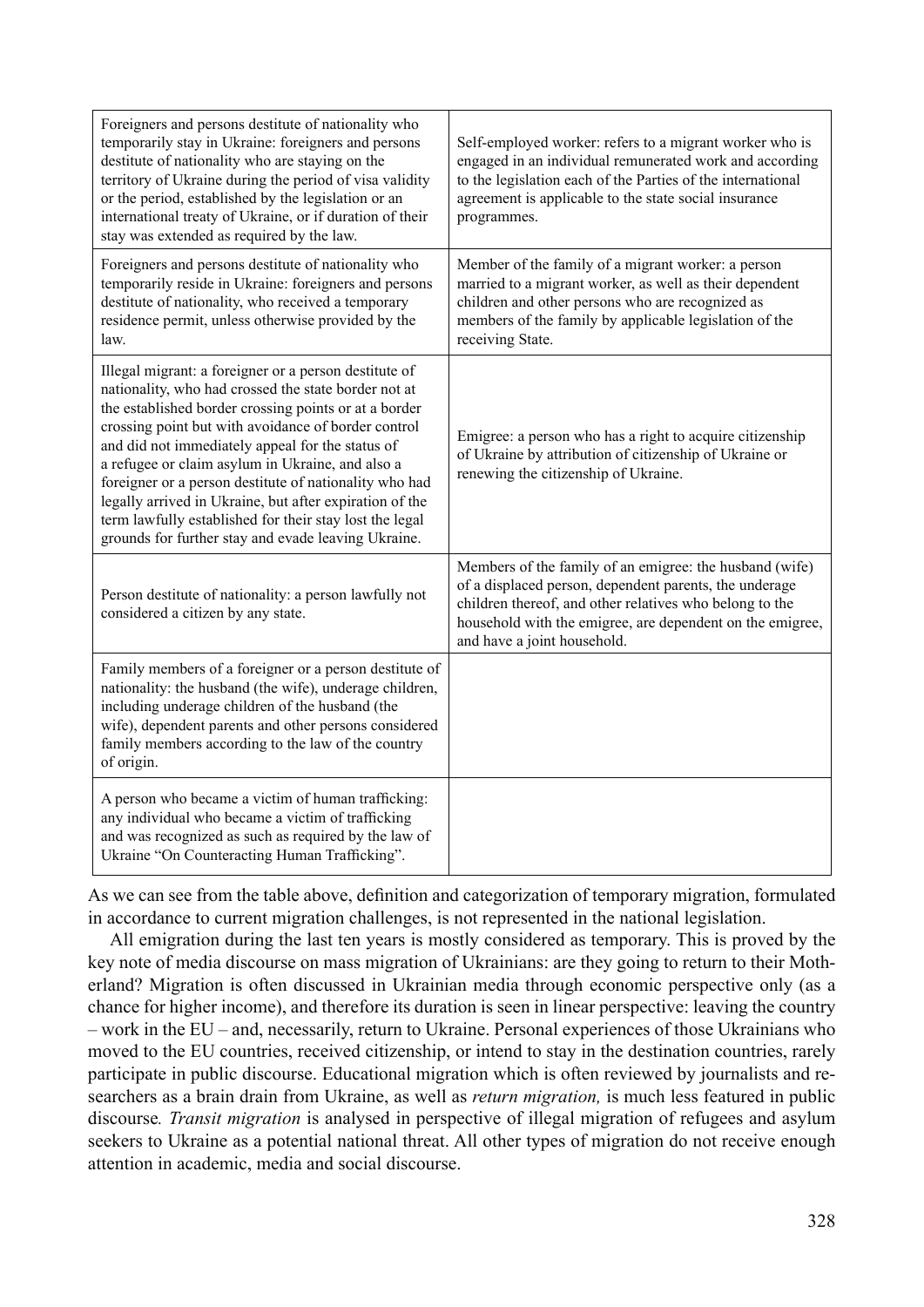Nevertheless, in the recent years public discourses have gradually been restructured, and new tendencies in establishing migration categories are met more often, including the media discourse. In particular, since mid-2000's, differences between men's and women's migration are being discussed, and this also activates the discussion on transformation of family life and social influences on the micro- and meso-levels of society. These discussions are carried out taking into account the factor of physical time, and also social transfers in which Ukraine is involved as a country of origin. The understanding of migration is being broadened, and is perceived not only through the perspective of economic activity, but also social and cultural global phenomenon. Not only labour migration, but also other types of migration are discussed more and more often, including short-term educational migration, or integration of Ukrainian-Italian families which migrated to Ukraine. Therefore, due to better understanding of migration types, the reception of its major characteristics also takes place. These tendencies are fixed, in particular, in the draft laws on labour migration of Ukrainians.

Attempts of adopting the tenets of migration policy in Ukraine on legislative level have taken place since 2004. Still, the suggested draft laws ("On the Tenets of State Migration Policy of Ukraine"<sup>12</sup>; "The Concept of State Migration Policy of Ukraine"<sup>13</sup>), aimed at regulating migration after 1991, including temporary migration, were declined by the Parliament. On May 30, 2011, "The Concept of State Migration Policy of Ukraine" was approved by the decree of the President. According to the experts, it is a set of general ideas and notions in the sphere of current migration regulations which do not offer any strategic goals or directions for migration policy in Ukraine, any legislative mechanisms or financial sources of its implementation. Three years after it was adopted, the Concept had no its continuation in migration laws, and amendments to the acting laws are quite fragmentary.

Three parliamentary hearings in the period from 2004 until 2014 were dedicated to migration issues, all pertaining external labour migration only<sup>14</sup>. Despite the time slot of ten years between the first and the last session, the approaches, topics, theses and even key recommendations of the hearings remained unchanged.

The major topics discussed were statistical estimation of the number of Ukrainian labour migrants abroad (3 to 5 million persons); regulating the rights of Ukrainian labour migrants abroad on the level of national legislation, and also by singing and ratifying international bilateral agreements with the destination countries, and also the relevant international conventions which would allow recognition of university diplomas, tenure record, social insurance, labour relations; creating relevant mechanism of legal involvement of remittances into the economy of Ukraine; financial support of cultural life of the migrants abroad; opening specialized social centres for the children and relatives of the migrants in Ukraine; improving the services given to the migrants by diplomatic institutions of Ukraine in the destination countries.

In 2013, though, a draft law of Ukraine "On External Labour Migration", prepared by Ukrainian NGOs and migrants' organizations in the host countries was presented<sup>15</sup>. Despite the above listed issues of social and legal protection of labour migrants and members of their families, the draft law also includes the ensuring of voting rights of the migrants who stay abroad, the migrants' reintegration after return to Ukraine; and introduction of the state standard of social services in external labour migration. The draft law gives the first definition of the notion "a labour migrant" and related notions:

<sup>12</sup> Draft laws of Ukraine " On the tenets of state migration policy of Ukraine ". – see online:  $\frac{http://w1.c1.rada.gov.ua/pls/}{http://w1.c1.rada.gov.ua/pls/}$ zweb2/webproc4\_2?pf3516=4227-1&skl=5; http://search.ligazakon.ua/l\_doc2.nsf/link1/JF56900A.html

<sup>13</sup> Comparative table to the draft law of Ukraine " The concept of state migration policy of Ukraine ". – see online: http://unhcr.org. ua/img/uploads/docs/ConsPaper07U.doc

<sup>14</sup> Parliamentary hearings: the state and problems of legal and social status of the modern Ukrainian labour migration (November 7, 2004 ); "Foreign Ukrainians: current situation and perspective for cooperation"(October 14, 2009); "Ukrainian labour migration: the current state, problems and solutions" ( July 3, 2013)

<sup>15</sup> Draft Law of Ukraine on External Labour Migration http://www.mlsp.gov.ua/labour/control/uk/publish/article?art\_id=156583& cat id=34946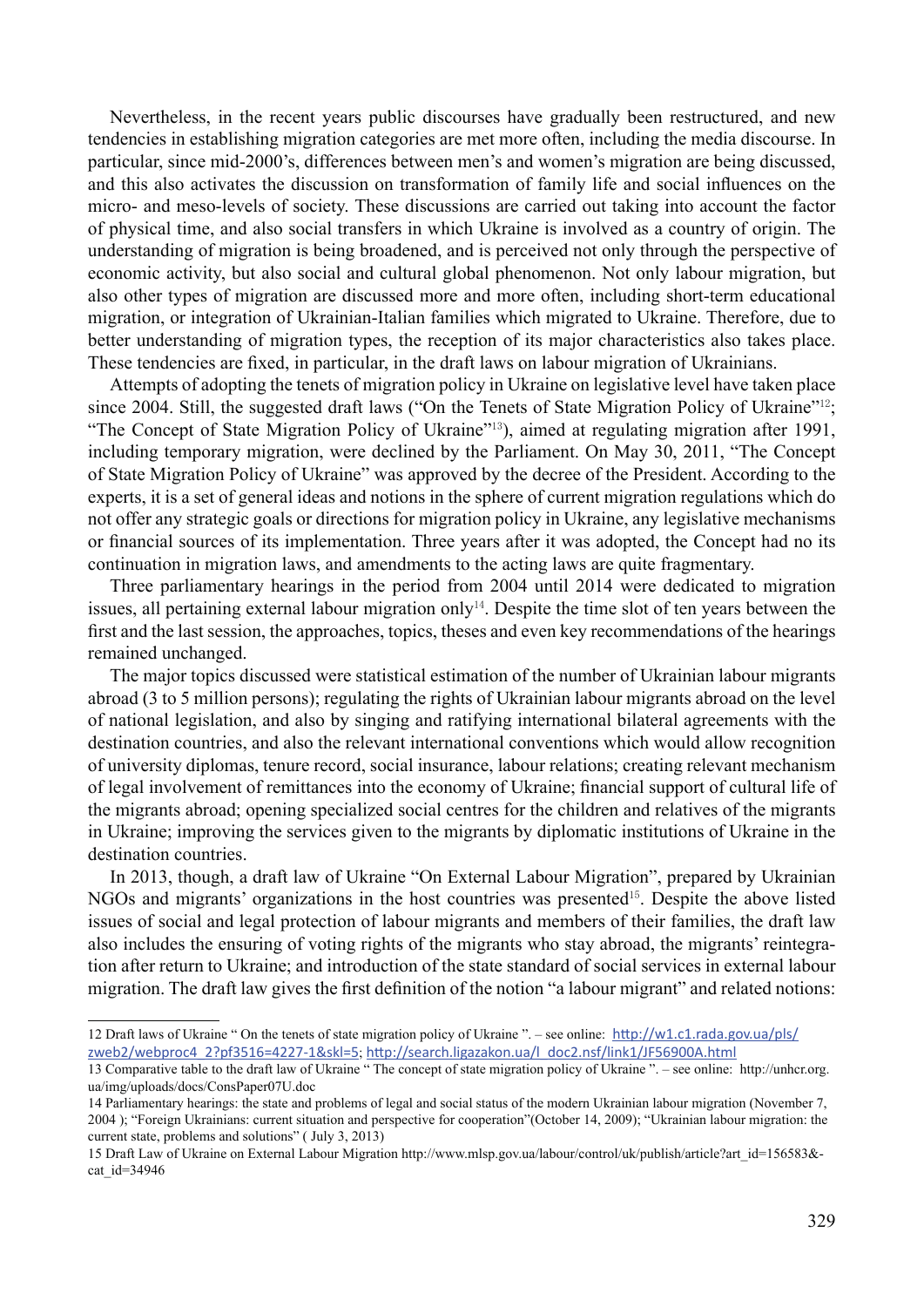"external labour migration", "members of the family of Ukrainian labour migrant", "country of origin", "country of employment", and "reintegration". The draft law is the first in Ukrainian legislation which offers categories for temporariness of migration and defines temporary migration on the level of legislation.

Unfortunately, this draft law, similar to other draft laws on migration, is still not offered for consideration in Ukrainian parliament.

Despite the constant presence of migration, and Ukrainian external migration in particular, in public discourse of Ukrainian society, there is a continuity gap in political practices when the developed conceptual approaches and suggested draft laws do not proceed into legislation and institutional and legal mechanisms, but are delayed or nullified with the sequential presidential or parliamentary electi ons.

#### State institutions

Main institutional departments implementing state policy on migration are the State Migration Service and Ministry of Social Policy of Ukraine.

Ministry of Social Policy of Ukraine is the main legislative body in the system of central institutions of executive power on forming and implementation of state policy on employment and labour migration. At the same time, State Migration Service of Ukraine is a central body of executive power with a task of implementing the state policy regarding migration (immigration and emigration), including counteraction illegal (unlawful) migration, citizenship, registration of private individuals, refugees and other categories of migrants named in the legislation of Ukraine". State Migration Service is not an independent institution; it is directed and coordinated by the Cabinet of Ministers via the Minister of internal affairs. Meanwhile, the Ministry of social policy can directly regulate and implement the policy in the sphere of internal and external migration via State Employment Service of.

To summarise, the tasks of regulation and implementation of migration policy in Ukraine is shared by two governmental bodies: the Ministry of social policy deals with its major segment from Ukrainian side – labour migration, while the State Migration Service controls all other processes with a considerable accent on controlling and repressive functions.

The following institutions have a mediated influence on migration policy in Ukraine:

- Department of consular service of the Ministry of foreign affairs of Ukraine coordinates the work of the Ministry in protecting legal rights and interests of the citizens of Ukraine abroad.
- State Border Guard Service of Ukraine combats organized crime and counteracts illegal migration at the state border of Ukraine and in the areas close to the border.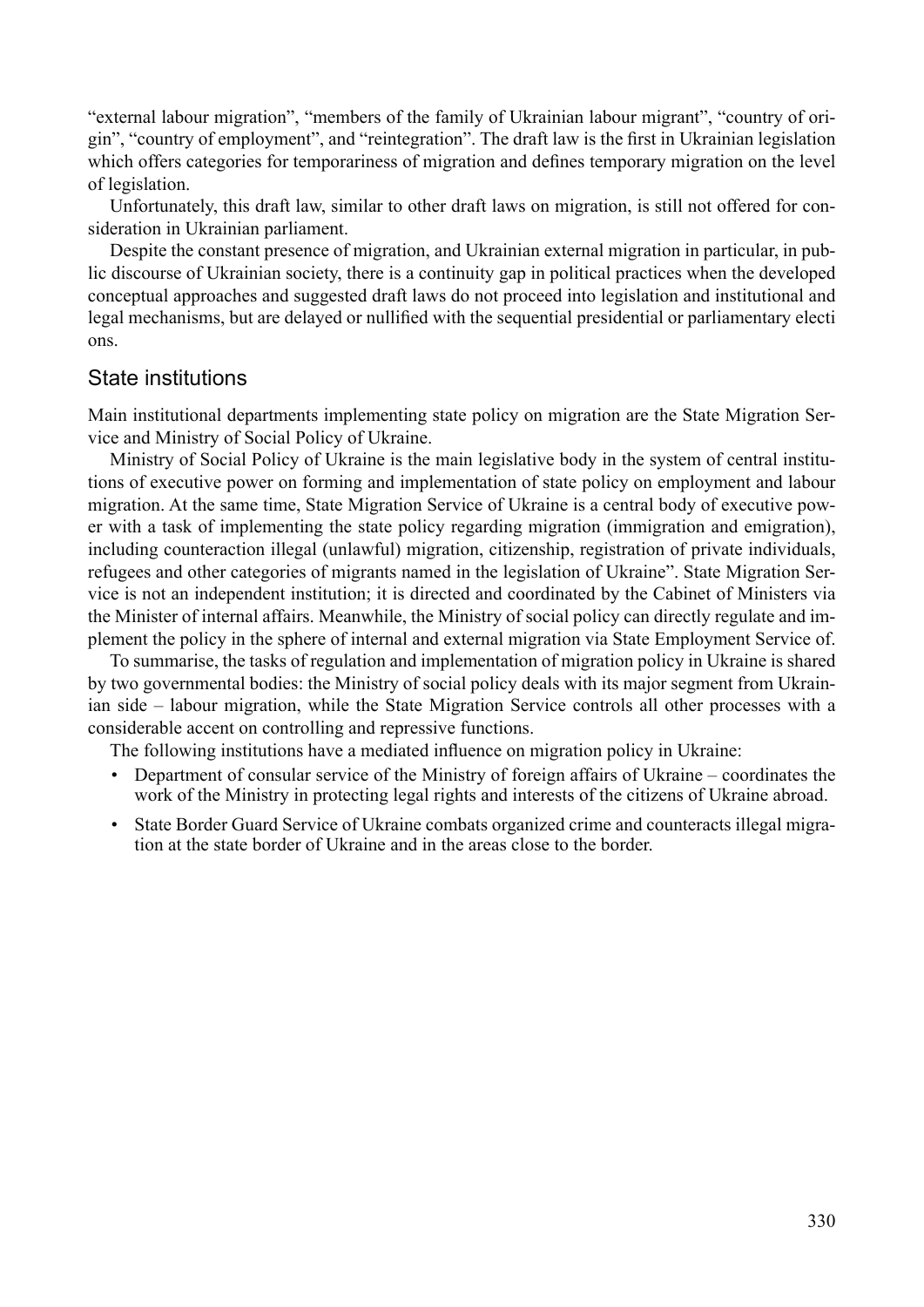

**Figure 18** The chart of functions of institutions implementing state executive power regarding regulation of migration processes in Ukraine

#### Non-governmental actors

Ukrainian governmental and non-governmental organizations, agencies and councils facilitating temporary transnational migration and mobility can be classified according to several directions of their work:

**Development of migration policy, lobbying migration legislation, advocacy.** At the national level, in 2010, the *Council for Labour Migration of the Citizens of Ukraine* was founded at the Cabinet of Ministers of Ukraine. The Council deals with preparation of suggestions for state policies in social protection for labour migrants. Nevertheless, its activity today is quite formal.

Another influential centre is International Women's Rights Centre *La Strada*, employees of which takes part in developing international legislation regarding migration and also participates in improving national legislation.

*Civic Initiative Europe without Barriers* performs monitoring of issuing visas to the citizens of Ukraine by consulates of the EU countries. Experts of the initiative estimate the quality of implementation of the EU and Ukraine Agreement on the Facilitation of the Issuance of Visas and lobby internal reforms connected with the need of achieving criteria of visa-free country in the relations with EU. Geographically, member organizations represent cities (regions) where consulates of the EU countries are located: Kyiv, Lviv, Odesa, Donetsk, Uzhhorod, Lutsk, and Kharkiv.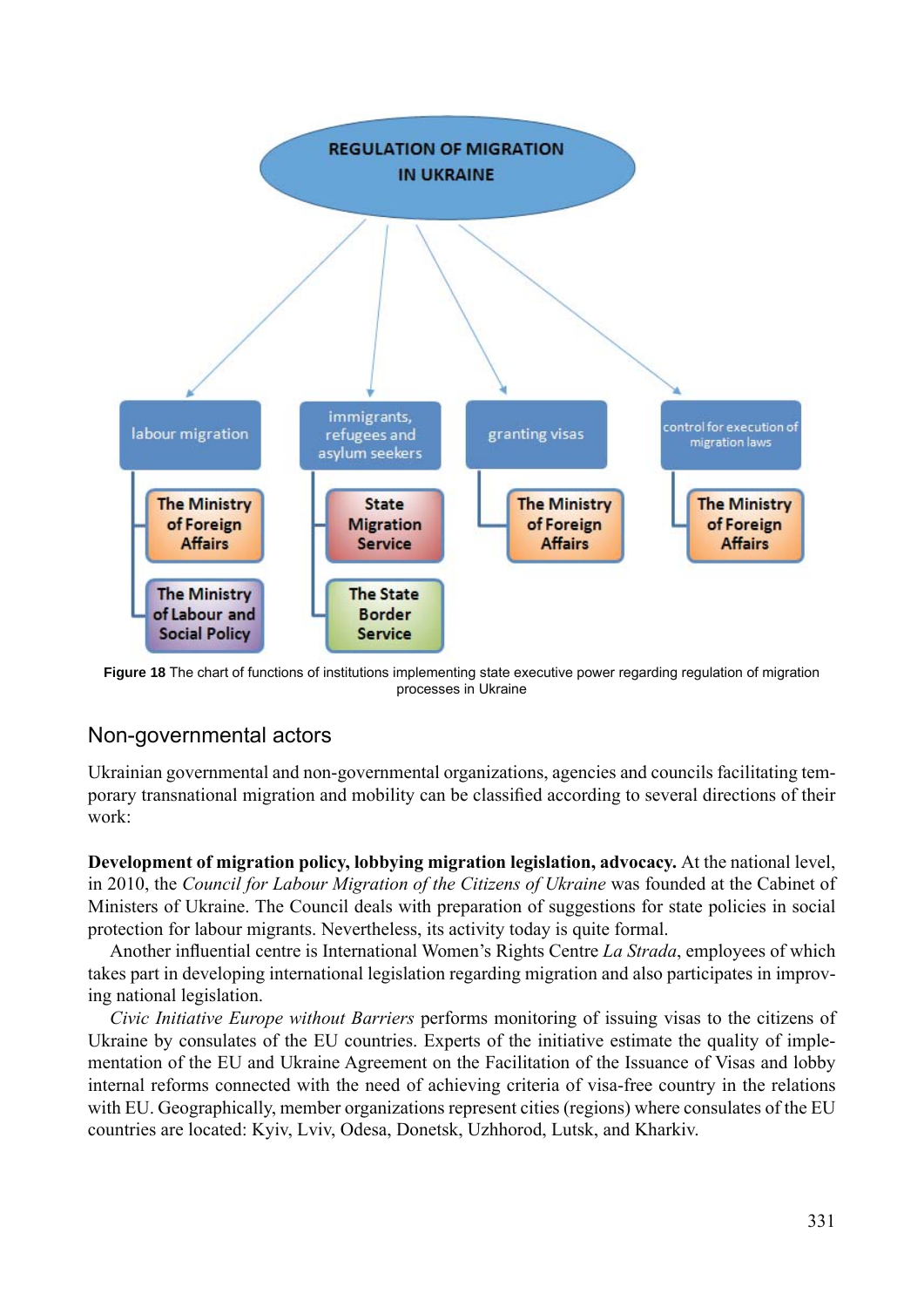Counteracting human trafficking, social work with the refugees and asylum seekers. *La Strada* Centre must be mentioned first in this respect, as it works with the victims of human trafficking, counteracts sexual exploitation of children, violence and discrimination in society, and monitors effectiveness of humans' rights protection. International Organization for Migration is another active participant in this field with an aim to manage border movements and migration processes, facilitate integration of the migrants, work with refugees, supplying medical services, and help with reintegration. It also offers the services of Ukrainian National Enquiry Telephone Line on the issues for migration and counteracting human trafficking.

*Caritas Ukraine* has now opened four specialized centres in Khmelnytsky, Ivano-Frankivsk, Drohobych, and Odesa which provide reintegration help to the victims of human trafficking. In 2012, such help was provided to approx. 300 persons who suffered from trafficking; over 7000 persons received consultations.

Starting from 2006, a civic project "Without Borders" deals with support and protection for asylum seekers in Ukraine, and counteracting xenophobia and racism in Ukrainian society. Legal advice for the refugees and asylum seekers, monitoring cases of xenophobia and racism, legal assistance for victims of hate crimes and discrimination, trainings and educational campaigns are the major directions of the project's work.

An individual project worth mentioning is a project which has been conducted for 14 years by Ukrainian activist Ihor Gnap, who has rescued 36 Ukrainian women from sexual slavery in different countries.

**Re-integration of returnees/repatriates.** There is no state programme in Ukraine which would work on this problem. Usually, the issue of reintegrating is left for charity organizations, and the largest projects for reintegrating labour migrants coming back from EU countries to Ukraine into Ukrainian society have been carried out by Caritas Ukraine for more than 10 years, and this activity is being constantly developed.

In September 2008, in the framework of ERSO (European Reintegration Support Organisations) project, Ukrainian Solidarity Network was created (which includes 30 partner organizations in 15 regions of Ukraine with coordination centre in Lviv), and the structure has facilitated the work of reintegration projects for providing social, informational, psychological, legal and financial assistance greatly. A person receives social support while still being in the country of stay with the help of a network of consultation centres in the countries of the European Union.

In 2011–2013, Caritas Ukraine implemented STAVR (Strengthening Tailor-made Assisted Voluntary Return) project in order to reintegrate migrants from Belgium. 40 migrants and their family members (13 children among them), received social support and legal consultations, business start-up consultations, financial help for a business start-up or improving their housing and living conditions, renting temporary residence and providing help in getting access to medical treatment was also provided.

STAVR project provided help, first of all, to such groups of migrants as children under 18, (providing for study courses or trainings), pregnant women (covering medical expenses and providing childcare goods), and victims of trafficking, other persons who needed help in paying for medical assistance. Another category of migrants who benefitted from the project were those who intended to launch their own business or find a job in Ukraine.

AWO Heimatgarten initiative in this sphere was one more project, which, with the EU support, implemented a large-scale project Saturn (Social Advise, Return and Support Networking Project for Ukraine) in 2007–2009. With the project's assistance, about 200 Ukrainians, aged from 20 to 89, returned from Poland, Romania, and Germany to Ukraine. Participating migrants received 450 euro for their reintegration expenses and their tuition aimed at improving qualification or receiving new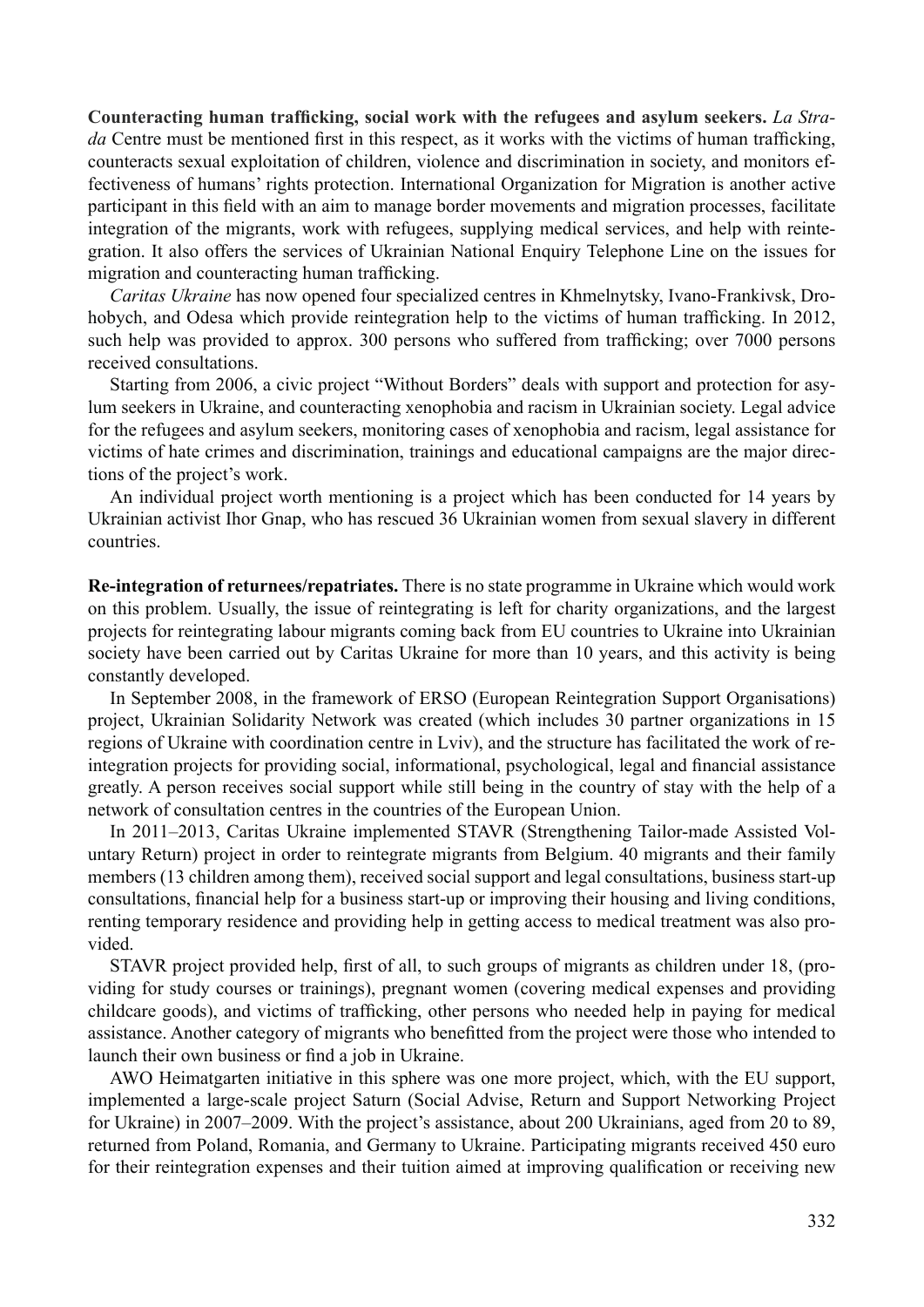job was refunded. 72 Ukrainians received start-up capital for their business project ranging from 100 to 3000 euro.

**Social work with migrants.** A regional initiative Ukrainian-Italian fund *"Zaporuka"* runs an Information Centre for Migration Issues in Lviv where migrants can receive free legal and psychological assistance, communicate with their relatives' migrants via Skype, and attend courses on business start-up management.

"Women's Perspectives" Centre in Lviv is an organization dealing with preventing human trafficking, offering services for victims and potential victims of trafficking, and help to women migrants in host countries, the EU countries in particular. Other "Women's Perspectives" Centre activities are aimed at promoting gender equality, women's rights protection, drawing attention to women's issues and uniting efforts for overcoming problems. This is also done by holding trainings, courses, round table discussions, conferences, etc. A 24-hour consultative telephone line is available. 5 thousand women attended the Centre's study courses, and over 20 thousand women benefitted from consultations.

**Conducting research.** The most successful way of conducting migration research is cooperation of NGOs and academic establishments. In the latter decade, the largest migration research projects on migration in EU and Russian Federation were implemented due to such cooperation, among them the first quantitative study "External Labour Migration of the Ukrainian Population" conducted by the State Statistics Committee in Ukraine in cooperation with NGO "Ukrainian Centre for Social Reforms" and N. V. Ptukha Institute of Demography and Social Research of National Academy of Sciences of Ukraine, comprehensive study of the Ukrainian migration processes in destination countries, conducted by the International Charitable Foundation "Caritas" in cooperation with Ethnology Institute of National Academy of Sciences of Ukraine (2009), Ukrainian Labour Migration Processes

in Russia conducted by AWO "Heimatgarten" with EI NASU (2010).

## **Summary**

Ukrainian experts, public persons and politicians believe that Ukraine has no immigration policy and

give three main arguments to support this claim:

- Ukraine lacks strategic vision of the migratory processes and their regulation. The version of the Concept of migration policy approved by the President's decree resembles rather a set of slogans reflecting the concept of migration policy and a list of currently known instruments for its implementation than goal setting, objectives, mechanisms, results of migration policy and a presumed basis for its funding.
- Ukraine lacks necessary legislative support for migration policy. Analysts and community activists point out the lack of a single law on labour migration in Ukraine, the need to adopt a uniform law on immigration, which would unite the legal provisions scattered in many areas of current legislation. The necessity to adopt the Law of Ukraine on the legal status of Ukrainian labour migrants is also emphasized, as a clear demand of a law which would define both the legal status of Ukrainian migrant workers and their families and the legal and social guarantees during their stay abroad.
- Ukraine is to create a unique specialized central executive body with local subdivisions the State Migration Service of Ukraine, which would perform a full range of administrative functions in the field of migration. "This has to be a civil service which would also control the entry and stay of foreigners, carry out constant monitoring of the migration situation, analyse its development, and, on the basis of this, define general and specific management tasks, develop im-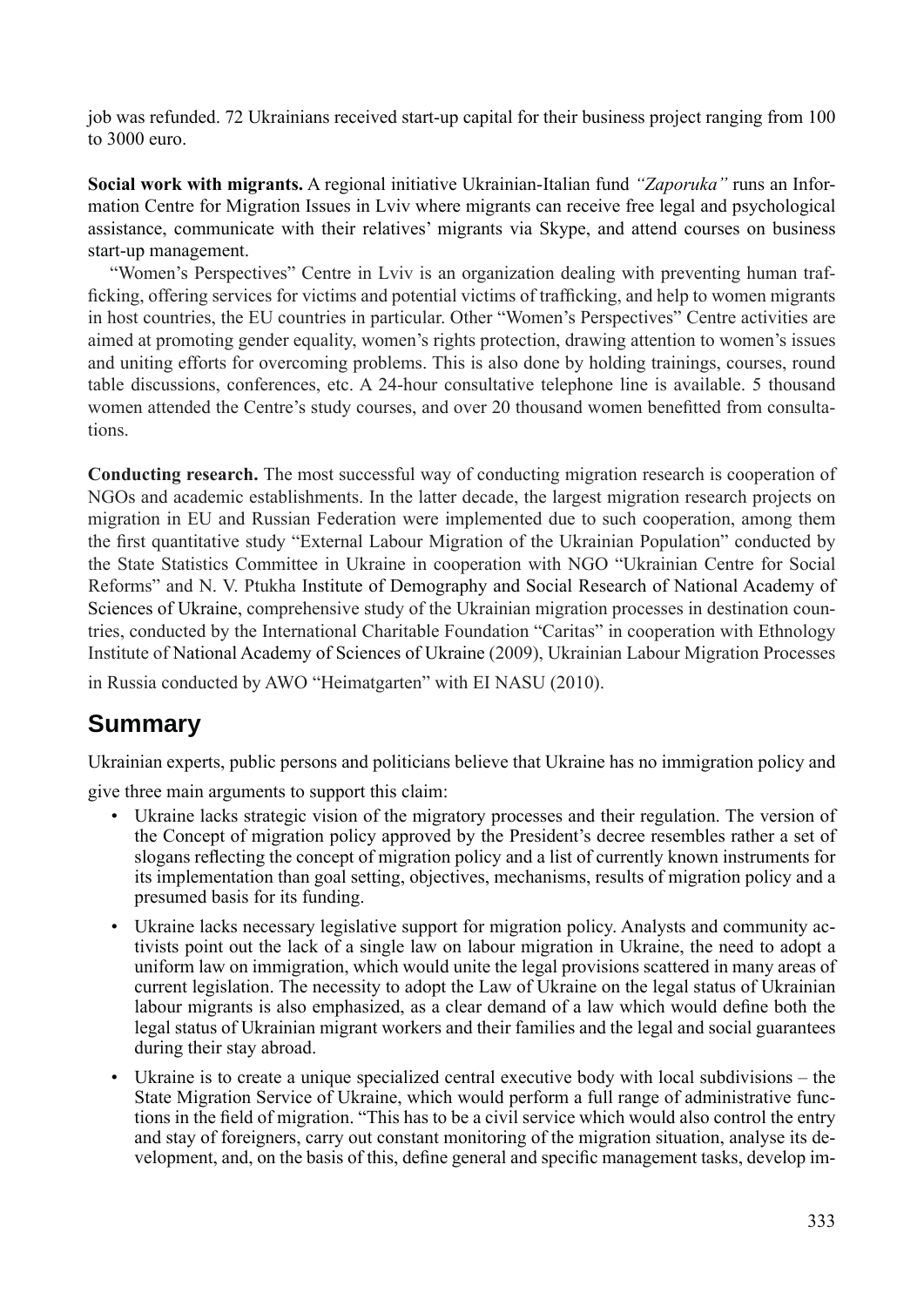plementation mechanisms, its legal registration, provide financial and organizational resources for it. The Service must also perform management activities at all stages of the migration process – the formation of migration mobility, moving, adaptation to new living conditions. It must take care of all major external migration flows ..." (Malynovska, 2005).

As there is no adequate migration policy, NGOs working with migrants usually operate due to financial support from the EU and other Western countries and only manage to fill in scarce number of segments in the vast sphere of assisting the migrants. Most initiatives aim at preventing human trafficking, facilitating reintegration of migrants, in some cases also providing social support for migrants and their family members. Assistance to women migrants, including victims of human trafficking, is a special sphere in NGOs activities, which are able to provide help only to a small percentage of migrants. Several organizations conduct their own migration research, and lobby migration legislation based on the results.

Experts agree that migration should become one of the factors of socio-economic development of Ukraine. From our viewpoint, prospects for the modernization of the Ukrainian economy and state under current globalization tendencies should be grounded on combining the social capital formed at the crossroad of migration streams from, through and to Ukraine. We can presume that modern-day Ukraine is an open field for external migration which, at the same time, seems to be closed for a foreign eye, and still regulated by internal grey rules, often spread onto the sphere of state controlling system.

## **Conclusions**

### Understanding temporariness of mobility

What is the relationship between temporary and permanent migration? When is the moment where temporary migration becomes permanent? To what extent the decision of the migrant plays a role here? And finally: What is the relationship between temporariness and inclusion-access to rights in the receiving country?

As we have mentioned before, among external migrations originating in Ukraine, having their destination here or going through Ukraine, eternal migrations are studied more thoroughly, while immigration and transit migration are very poorly researched. We have literally several major works on the subject reflecting only certain aspects of the process (Braichevska et al 2004; Malynovska 2003). Therefore, we will form our suggestions on understanding the principle of "temporariness" of external migration in Ukraine mostly basing on the experience of studying the "fourth wave" of Ukrainian migration in the host countries.

### Temporariness from the perspective of Ukrainian migration

The research of Ukrainians of the "fourth wave", the so-called economic migration in the EU countries with the help of qualitative research methods (first of all, in-depth semi-structured interviews) brought us to conclusion that its dynamics and content will be predominantly determined not by labour market condition in host countries and donor countries, it is going to be determined primarily by transformation of the space of social mobility, which will shape the life strategies of many Ukrainian citizens.

The flows of new migrants and migration systems form a mobility space that exists in parallel with the recipient societies, donor communities and respective states and functions independently of these factors and their decisive influence. A key difference between the latest Ukrainian migrations and the previous ones we define within the concept of horizontal circular migration. It emphasizes the "autonomy" of modern transnational migrations that self-replicate and spread regardless of causes which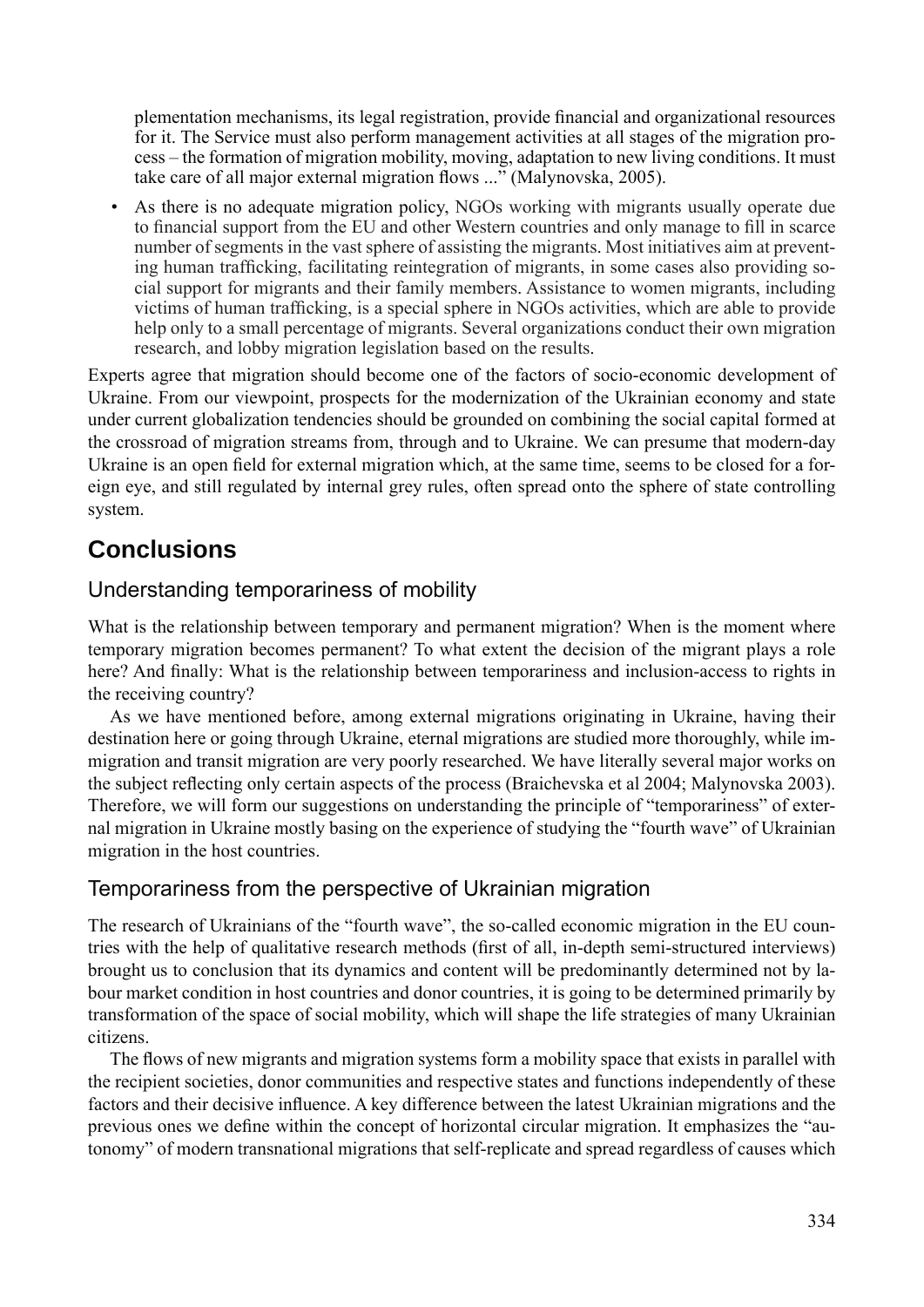induce to migrate in sending and receiving countries. Contemporary migration is one of those threads that define social circulation in horizontal space of relations. We determine the Ukrainian transmigration by the term "horizontal circular migration" in the perspective of further transformations of the social mobility space. Therefore, the future of Ukrainian external migrations will be determined by the changes of the types of mobility and formation under these transformations models of social behavior of Ukrainian citizens.

The recipient societies, donor communities and states – the key notions in the migration studies – have an important relation to the concept of "time" and understanding "temporariness" in our project. For example, mass emigration of Ukrainians of the first, second and third "waves" in the nineteenth and twentieth century usually took place by moving from one socio-cultural space to another, often from one historical time into another. A migrant endured "environment of origin", the basis of which was the family. Due to great physical and socio-cultural distance all further communication of the migrant was *synchronized* with the host environment and, conversely, *diacronized* with the environment of origin. The Diaspora, which was united in societies that cherish Ukrainian customs, traditions and rituals, became an integral part of host society and its cultural landscape.

Instead, current external Ukrainian migration is one of the alternatives to individual choice within the "space of co-existence" of a migrant: providing material needs of the family remains an important motive for migration, but in his heart a potential migrant makes personal decision whether to go to work abroad or not. His (her) way of self-determination can be described as being in correlation with family, home, colleagues and employers in other places and the host countries, which forms the potential for further self-realization. Building effective interpersonal networks that combine all these areas together with a reproduction of social and cultural forms of self-organization inherent in the traditional Diaspora (religious community, cultural, educational, student societies, women's societies, and media), migrants indicate formation of another established area of social relations, for which migration is a constant feature.

On the other hand, Ukrainian workers are included in the migration system, connecting Ukraine to a number of host countries. Study of Ukrainian migration process in a number of host countries has allowed us to make a suggestion about its current development on a "horizontal circulation" basis, i. e. the periodic movement of migrants from one country (or region) to the other in search of better living and working conditions, in which the country of origin may be one of the "links" of movement. This means that even a return to the country of origin (return migration), as well as the specific time period of stay in the host country for more than a year / decade can not be considered by researchers the criterion of migration transition from "temporary" state to the state of "constancy" for migrations after 1991.

In fact, this establishes a parallel-horizontal, personified understanding of time, mediated by distances, which previously existed as territorial-community and vertically-historical understanding of time and temporariness. Modern media communications converts distance into the function of relations, fixed by the networks (Urry 2012: 50). Horisontal space of social co-existence implies that networks perform the function of social circulation.

Transformation of social limits of understanding of time and temporariness, in our opinion, explains the dynamics of the "fourth wave" of Ukrainian migration, which we mark with a paradigm of "three generations". These generations of Ukrainians in the united Europe, differ not only by age, but, above all, by "space of co-existence", the change of which is related to the degree of "attachment" to the "territory" – socio-cultural environment of origin or residence. The "three generations" embracing two decades reflects the transition from territorial migration "from one place to another" to transnational migration, and from there – to geographically off-centered global migration.

The representatives of the "first generation" stay in one of the EU countries, year after year for different reasons, considering migration an "addition" to life in Ukraine and believing they will return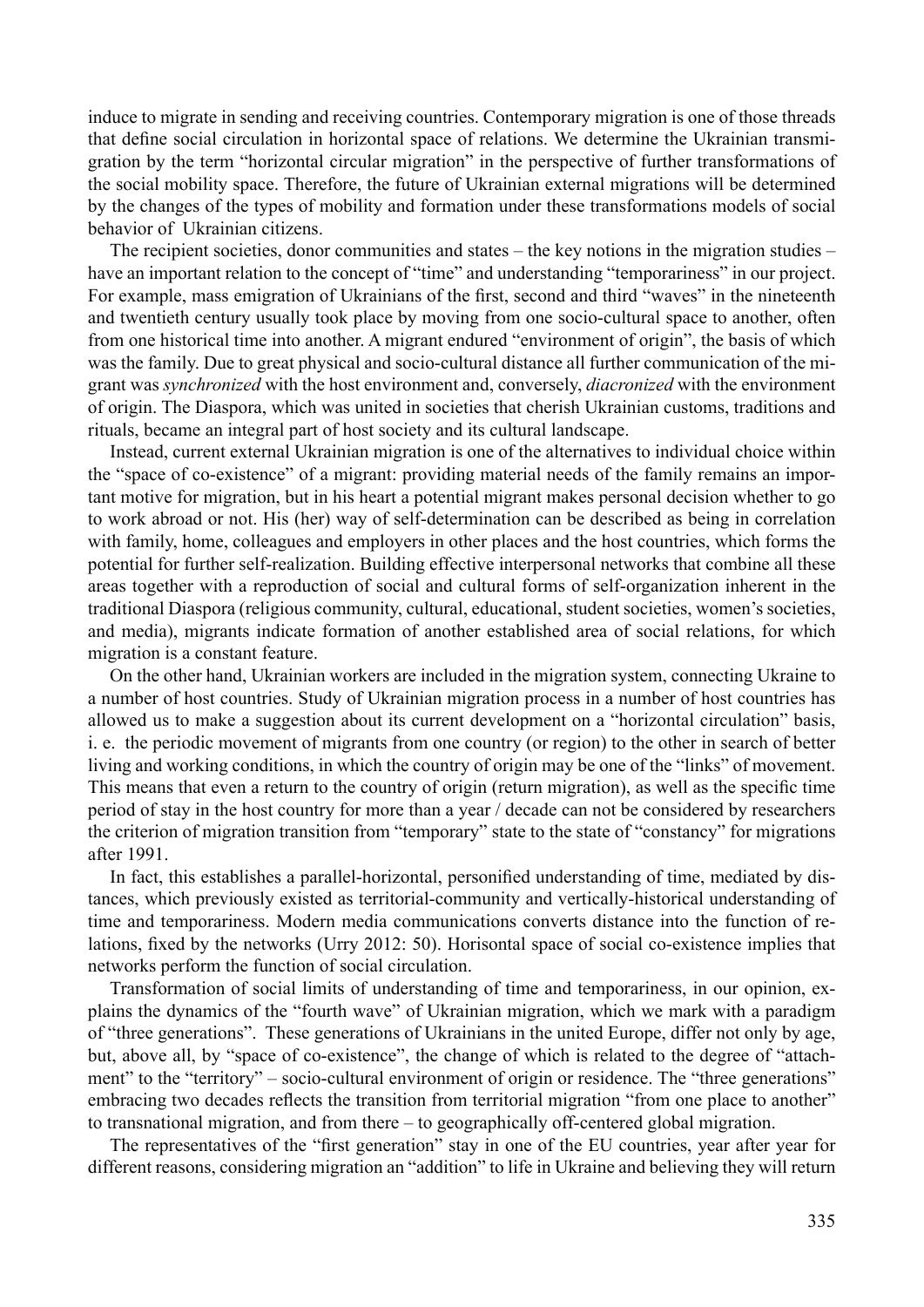home. The "world of co-existence" of the "second generation" still remains an addition to sustainable socio-cultural environment. Its representatives live in social space between Ukraine and the host country, i. e. "between the times".

For the third generation of "migrants" children (who, financially supported by their parents, study in Ukraine or in their country of residence), education and training directly transfer into the "capital of mobility", which leads to the need of obtaining new "parallel" educations (i.e., indirectly and mutually interconnected or previously acquired skills), and during their accumulation a space of the individual self-realization is formed by creation of supra-national and extra-territorial social communications and practices.

As research results reveal, the entry into new communication space is associated with changing the way of social self-determination of the representatives of the "third generation" of Ukrainian labour migrants.

Until now, the key to self-identification referred to the territorial and socio-cultural environment and (common) *past*. Reducing dependence on territorial socio-cultural environment of origin or stay means that the principle of referring to "common past" shifts towards "my here and now" – the key meaning of *articulating the ongoing relationships based on the formation of the of space of self-determination*, and in the direction *of social correlations in parallel "spaces of coexistence"*. An individual perceives the world not as a *palette* of cultural and historical *patterns* (and, as a result of the inevitability of arranging their own life in accordance with conditions of one of them as predefined environment of co-existence) but in the dynamics of self-fulfillment, and in this sense, as a permanently changing and non-realized *fields of alternatives*. The principle of "social correlations", which replaces the traditional territorial socio-cultural environment patterns in shaping of the way of human social self-determination and life space, means changing types of social mobility.

The representatives of the third generation of migrants while maintaining contacts with their motherland (visits, exchange of information), live where at certain time there exist appropriate conditions (including employment, wages and social security). While migrating they carry the "world of co-existence" with them. The "third generation" lives in a parallel-horizontal time.

It is worth mentioning that the suggested approach to temporality of modern transnational migration does not consider this social phenomenon through the dilemma of temporary/permanent residence (which implies "pendulum" migration and those who "left and returned" versus those who "left for good"), permanently linked to the country of origin and country of stay. As we already have mentioned, an important trend of Ukrainian migration to the EU is horizontal circulation of migrants: the country of exit (return), countries of transit and recipient countries can be regarded as migrants' "zones of transfers" defined by social networks. This means that all external migrations from Ukraine which we have analyzed, except the Ukrainian Diaspora from previous epochs, and also its new cases mostly from the 1990's, can be considered temporary.

Therefore, we offer to look at the concept of time and temporariness not from the perspective of countries, recipient societies or donor societies, but through the prism of typology of social mobility and its transformation in European-Asian dimension. This means placing the consistent principle of temporality into the basis of classifying target groups – on the level of the whole project.

#### Temporariness of mobility in European-Asian dimension

The notion of "temporariness" in relation to current trans-border migrations in European-Asian social space, in our opinion, can be articulated by:

The concept of "time-and-space" ("spatial time"). The notion defines a transition from "vertical", linear historical time of autonomous, historically and geographically distant realities to "horizontal" spatial time realities.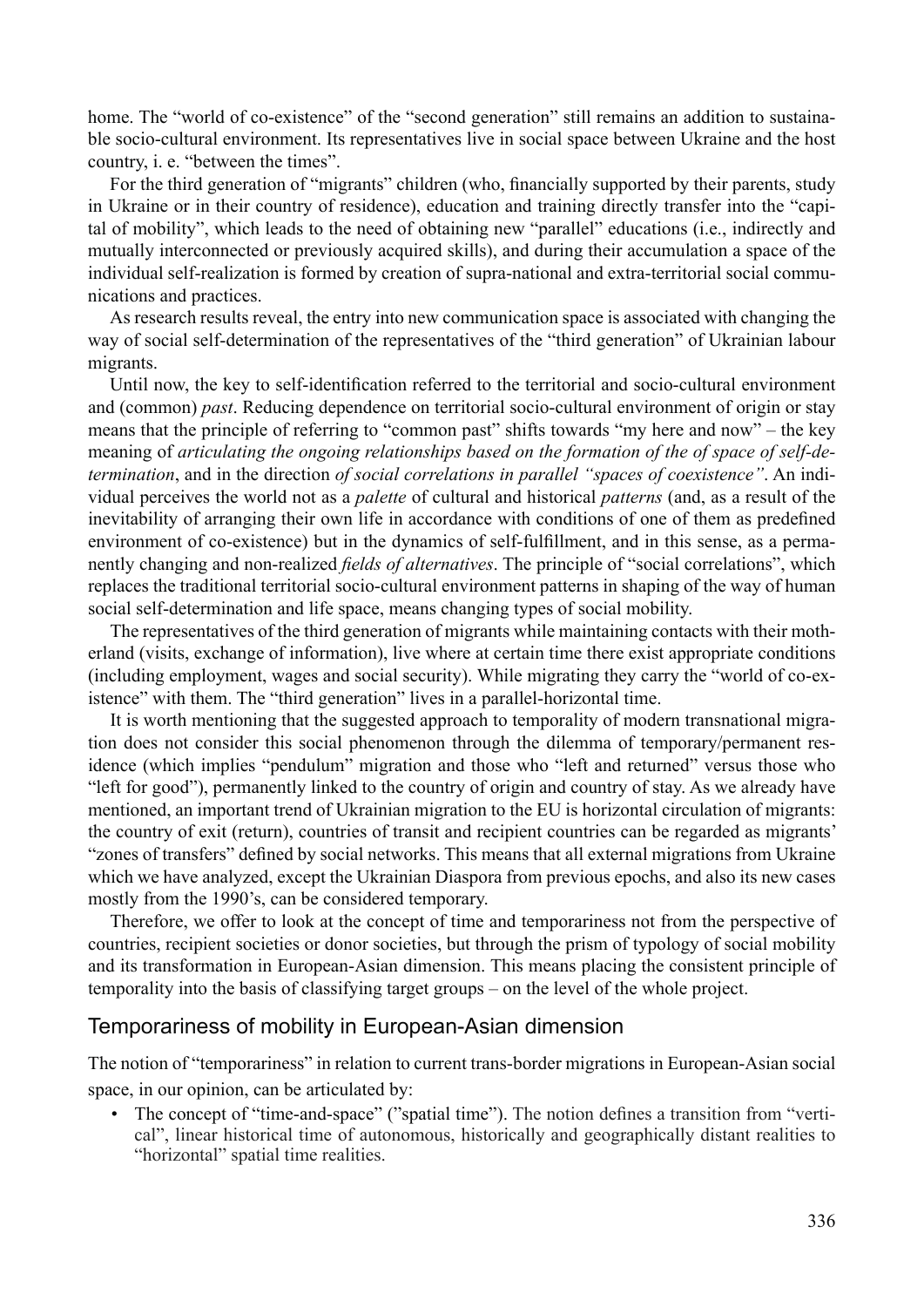The transformation of traditional society into modern one is accompanied by the transition from the natural, cyclic to a linear historical time. The gradual transition from territorial-social and institutional-networking to media space of global communication in which the leading role is played by the network rather than institutions is the basis of the next period of "transformation" – the "linear" or "vertical" historical time to the "horizontal" time space. Here the past exists "in parallel" and is interconnected with the current self-realization as well as its "resource". Switch from vertical to horizontal historical time of parallel realities means that time takes the meaning of "space" and becomes, in fact, a social time. The notion of time becomes personified, and gains the meaning of self-fulfillment space of a person. Z. Bauman puts the understanding of this time as a multitude of moments (Bauman, 2013).

Modern migration as a social movement is by definition temporary, as it state "temporality" as a principle of social relations. The next question is: how it will continue to alter them and change the social space and social identity? Research in social dynamics is the study of time relations, or, alternatively, the study of temporality.

In historical time social divisions are formed on the basis of belonging to groups, classes, strata, between which there are institutional-network "lifts" of mutual (Sorokin). In time space the criteria of social differentiation is the presence of "capital mobility" mutual transference (Bauman 2008: 6–7). The development of space mobility, inventory and identification of capital mobility we consider as one of the objectives of the study of transformational impact of temporary mobility.

Members of the Ukrainian project team are unanimous in "person-focused" definition of temporality in relation to contemporary migration: temporality is an organization of human's time space (D. Sudyn); temporality is a personal perception of time, as well as the social organization of time (G. Zaremba); temporality (through the migration perspective) is one way of self-identification of a *person-in-motion*, action in time space (S. Odynets). As a result, social time is different from the linear and cyclical time because it is determined by eventfulness of personal space by which man estimates his self-existence and "implements" his past-future in it rather than by geographical (regional) factor, time of year, day, "status" or other external, "objective" criteria separated from it.

The ongoing transformation of the social time takes its place in the dynamics of migration relations in European and Asian space. Therefore, we offer to build the in-depth interview questionnaire based on forming of a life perspective by a respondent, staring from their "here and now", but not on basis of life story.

It is important to consider and take into account the differences in structuring social space and social time in European and Asian societies and in relation to that – when and where "temporariness" is defined in the prospective of this interrelation, what are the differences in territorial identifications of communities and persons, approaches in classifying migration in European and Asian parts of the continent. In our research experience, "permanent temporariness" of migrants is viewed as a feature of their social self-determination in the recipient countries: from the time of departure with an intention to earn money and return home as soon as possible to the "temporariness" as a way of being, which is manifested in different ways in various ethnic groups of migrants.

• All the foregoing makes us repeat the offer to hypothetically consider all foreign workers from the early 90-ies of XX century as temporary ones. Our research of temporality of migration reveals a formal criterion by which modern foreign workers can be attributed to the constant – suppose, a worker lives in the host country for "three generations". That is, children and grandchildren live with him (her) at the same time there. But even in this case, the types of relationships with the homeland and the host country, and forms of communication among workers who will be included in the results of our surveys, must be considered to identify the temporalities of migration (temporal or permanent). The survey results will allow revealing another criterion of the conversion of temporary migration to permanent one: virtual return of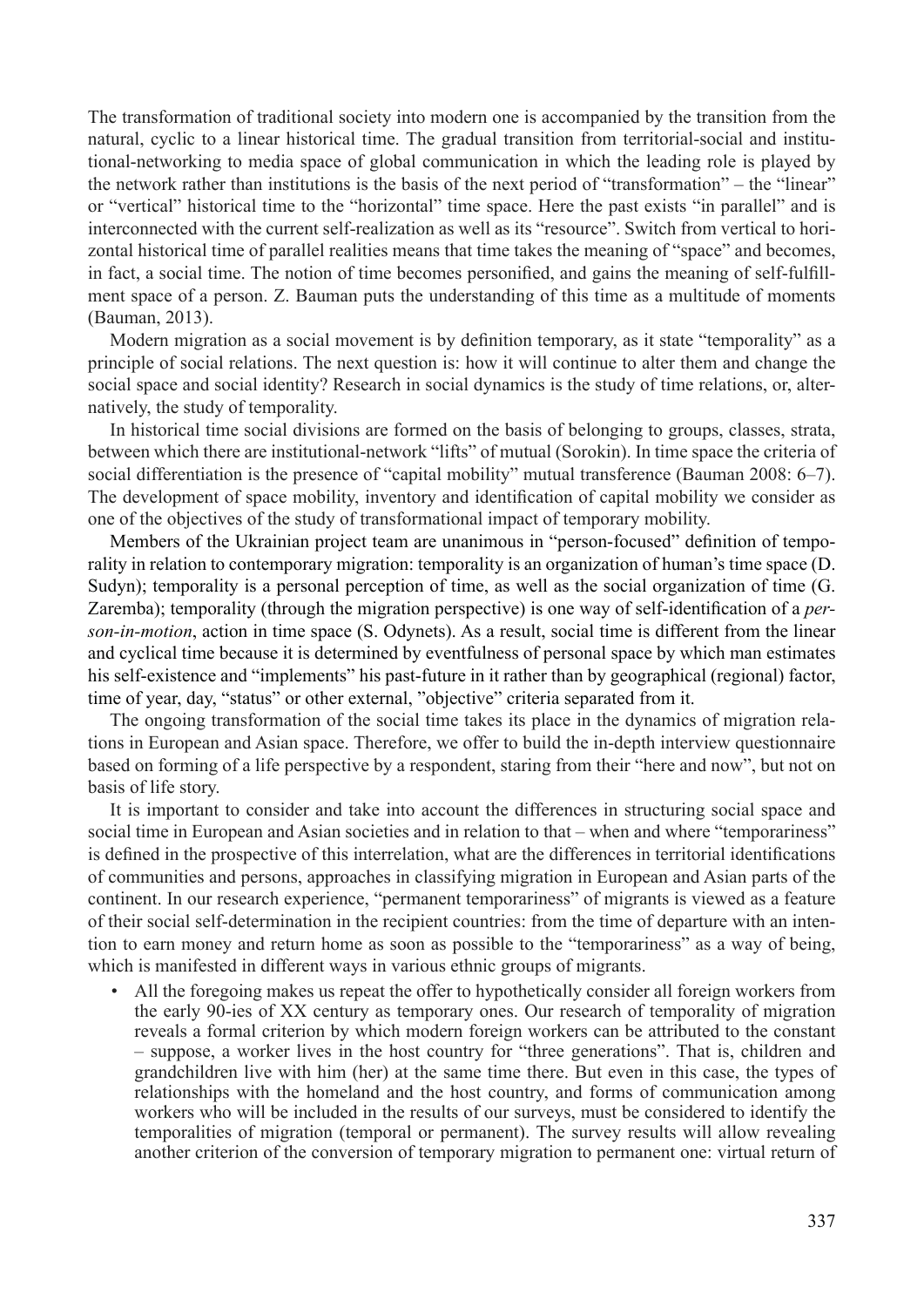the daily life of an immigrant to the framework of linear, vertical time of the host society.

- A possibility of considering different migrations in Europe and Asia in parallel. This allows making an assumption that migrations, common for European cultural and territorial, border and time dimensions, are determined and structured differently in Asian space.
- Gradual historical transition of "pendulum" and retail trade short-term trans-border migrations into more "permanent" forms, and the latter – into "horizontal circular migration".
- The necessity of forming the definition of "*border*" and make the differences between them "parallel" in terms of further agreement of its sense in common European-Asian dimension.

Reaching consistency regarding the concept of border is seen as the key for creating a time-spatial "measuring system" for describing migration, and the way of determining "temporality" based on such differentiation: while for the Europeans "crossing the border" traditionally means a passage from one time and space to another (migration from one place to another), than what means crossing the border in Asia and which border would be a transition to "different time and space" for an Asian person?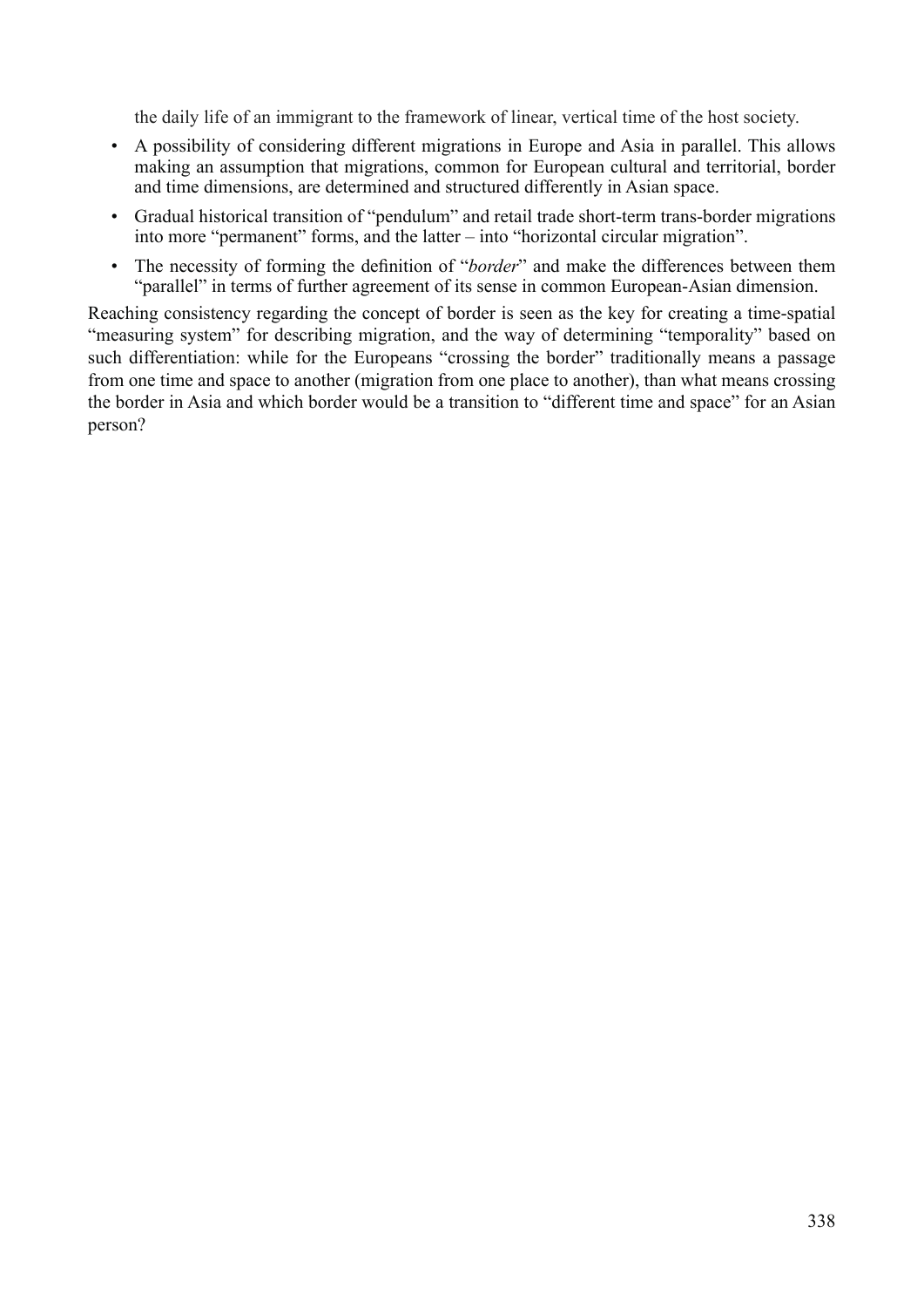## **References**

- Abreu Bastos, O., Koshulko, V. (2014) Intellectual migration as an issue of contemporary education in Ukraine. MEST Journal, 2(1): 30–36.
- Archive of Ethnology Institute of NASU (2014) Department of Social Anthropology, National Consulting Council, April 10, 2014.
- Bauman, Z. (2013). Liquid times: living in an age of uncertainty. Kyiv, Krytyka**.**
- Bauman, Z. (2008) Globalization. The consequences for the individual and society, Kyiv: Publishing house of "Kyiv-Mohyla Academy".
- Braichevska, O, Volosiuk, H., Malynovska, O. (2004) Non-traditional immigrants in Kyiv Washington: Woodrow Wilson International Centre for Scholars.
- Caritas (2012) Female face of migration. Available at: http://www.caritas.org/category/migration/ women/page/4/
- Comparative table on the Draft Law of Ukraine "On the concept of migration policy". Available at: http://unhcr.org.ua/img/uploads/docs/ConsPaper07U.doc
- Draft Law of Ukraine "On the Fundamentals of State Migration Policy of Ukraine". Available at: http://w1.c1.rada.gov.ua/pls/zweb2/webproc4\_2?pf3516=4227-1&skl=5; http://search. ligazakon.ua/l\_doc2.nsf/link1/JF56900A.html
- Draft Law of Ukraine about foreign labor migration. Available at: http://www.mlsp.gov.ua/labour/ control/uk/publish/article?art\_id=156583&cat\_id=34946
- Emigration (2010) Population of Ukraine. Labour emigration in Ukraine. Kyiv: M.Ptukha Institute for Demography and Social Studies of the National Academy of Sciences of Ukraine, 2010. Available at: http://www.idss.org.ua/monografii/poznyak\_2010.pdf
- External labour migration of the Ukrainian population. State Statistics Committee of Ukraine, Ukrainian Centre for Social Reforms. Available at: http://www.kiev-dialogue.org/fileadmin/ user\_upload/KG\_8\_2012/Foreign\_labor\_Migration\_of\_Ukr.pdf.
- Fedyuk, O. (2011) Beyond motherhood: Ukrainian female labour migrants to Italy. Budapest: Central European University. Dissertation (unpublished).
- Fedyuk, O. (2012) Images of transnational motherhood: the role of photographs in measuring time and maintaining connections between Ukraine and Italy, Journal of Ethnic and Migration Studies, 38:2, 279–300. Online: http://dx.doi.org/10.1080/1369183X.2012.646422
- Fleichuk, M. Institutional mechanisms of remittance of labour migrants' money as investment resource into economic development of provincial territories of Western regions of Ukraine: analytical report. Available at: http://www.niss.gov.ua/articles/1338/
- ILO (2013) Global Employment Trends 2013. Recovering from a second jobs dip, Geneva: International Labour Office. Available at: http://www.ilo.org/wcmsp5/groups/public/--dgreports/---dcomm/---publ/documents/publication/wcms\_202326.pdf
- IOM Ukraine. Migration in Ukraine. Facts and figures. September 2013. Available at: http://iom. org.ua/ua/pdf/UKR%20FF\_F.pdf
- IOM Ukraine. Migration in Ukraine. Facts and figures. September 2011. Available at: http://www. iom.int/jahia/webdav/shared/shared/mainsite/activities/countries/docs/Ukraine/Migration-in-Ukraine-Facts-and-Figures.pdf.
- Ivankova-Stetsyuk, O. (2012) Church in migration space: ethno-cultural resources and sociointegrative potential of religious communities of Ukrainians. Lviv: Ethnology Institute of NAS of Ukraine; UGCC Commission for Migrants' Affairs.
- Ivaschenko-Stadnyk, E. (2013) Evaluation of migration mobility according to sociological research in Ukraine, Explanatory Note 13/94 - CARIM EAST— consortium for applied research on international migration, July 2013.
- Ivaschenko-Stadnyk, E. (2013) Asylum seekers and refugees in Ukraine: problems of recognition, social protection, and integration// Explanatory Note 13/98 /Socio-political framework of migration. CARIM EAST— consortium for applied research on international migration.
- Khomra, O. (1996) Differences in socio-demographic structures and migration patterns in those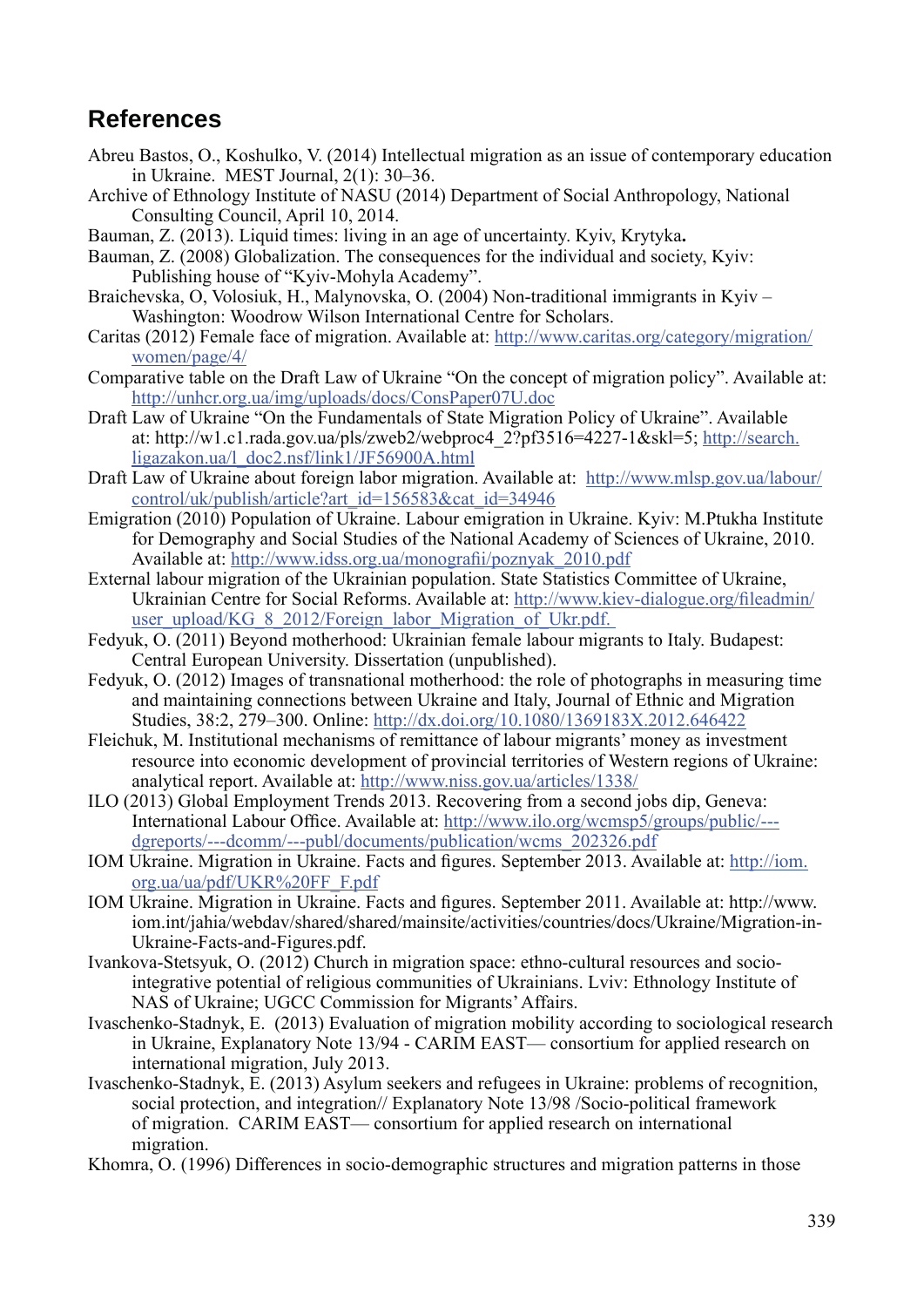going to Poland from Ukrainian districts close and far from the border / O.Khomra, M.Chaika // Euroregion Bug: problems and perspectives of trans-border cooperation: Proceedings of international conference, Lutsk, 91–96.

- Khomra, O. (1993) Migration of rural areas residents of Ukraine: general characteristics, regional aspects, specifics in crisis, new approaches for management / Khomra  $O$  // Contemporary problems of demographic geography in Ukraine. Proceeding of scientific seminar. Lutsk, 113–117.
- Labour migration of residents of Ternopil region: quantitative and geographic aspects (2007)/ B. Dovzhuk et al. Ternopil regional administration, Ternopil employment centre. - Ternopil: Zbruch, 60.
- Law of Ukraine "About Citizenship of Ukraine" dated 07.06.2001. Available at: http://zakon4.rada. gov.ua/laws/show/2235-14/page
- Law of Ukraine "About Immigration". Available at: http://zakon4.rada.gov.ua/laws/show/2491- 14
- Law of Ukraine "About Legal Status of Foreigners and Stateless Persons". Available at: http:// zakon4.rada.gov.ua/laws/show/3773-17
- Lauzieri G. Population and social conditions EUROSTAT. Statistics in focus. Available at: http:// ec.europa.eu/eurostat
- Levchenko, E. (2010) (ed). Ukrainian Greece: reasons, perspectives (based on results of survey among labour migrants). Kyiv.
- Libanova, E. (2002) Formation of migration flows in border regions of Ukraine/ E. Libanova, O. Poznyak // Migration and Border Regime: Belarus, Moldova, Russia and Ukraine. Kyiv: National Institute of Problems of International Security: 124–144.
- Libanova E. (2009) Ukrainian external labor migration, Kyiv: Ukrainian Center for Social Reforms, State Statistics Committee of Ukraine.
- Libanova, E. (2013) (ed.). Report on methodology, organization and results of module sampling research on labour migration in Ukraine/ International Labour Organization. Technical support group for decent work and ILO Bureau for Eastern and Central Europe. Budapest, ILO.
- Lysiak-Rudnytsky, I. (1994) Essays of the history of modern Ukraine, Lviv.
- Malynovska,  $O(2010)$  Shadow migration flows and their influence on economic safety of the country (labour migration aspect). Available at: http://old.niss.gov.ua/monitor/marrch/13. htm
- Malynovska, O. (2004) Migrants, migration and Ukrainian State: analysis of management of external migration. Kyiv: publishing house of the Ukrainian academy of State Management.
- Malynovska, O. (2005) Managing external migration in the framework of European integration of Ukraine: Doctoral Thesis Summary, defended at National Academy of State Administration of the President of Ukraine. Kyiv.
- Malynovska, O. (2010) Shadow migration flows and their influence on economic safety of the country (labour migration aspect). Available at: http://old.niss.gov.ua/monitor/marrch/13. htm
- Malynovska, O. (2010) Migration and Migration Policies. Kyiv.
- Malynovska, О. (2003) Refugees in the World and In Ukraine: Patterns of Problem Solution. Kyiv: Genesa.
- Markov, I. (2005) Selected features of modern Ukrainian labour migration. Based on results of mass sociological survey among labour migrants in Italy, performed by Western Ukrainian Centre "Western perspectives"/ Markov I. // Ukrainian labour migration in broader Europe. Kyiv: 76–103.
- Markov, I. (2011) Features of social communications of Ukrainian immigrants in EU. Available at http://www.uef.fi/c/document\_library/get\_file?uuid=d0131449-20e9-4f94-b3c6-8d3eebfce212&groupId=208747&p\_l\_id=2000673
- Markov, I., Boyko, Y., Ivankova-Stetsyuk, O., Seleshchuk, H. et al. (2009). At the Crossroads.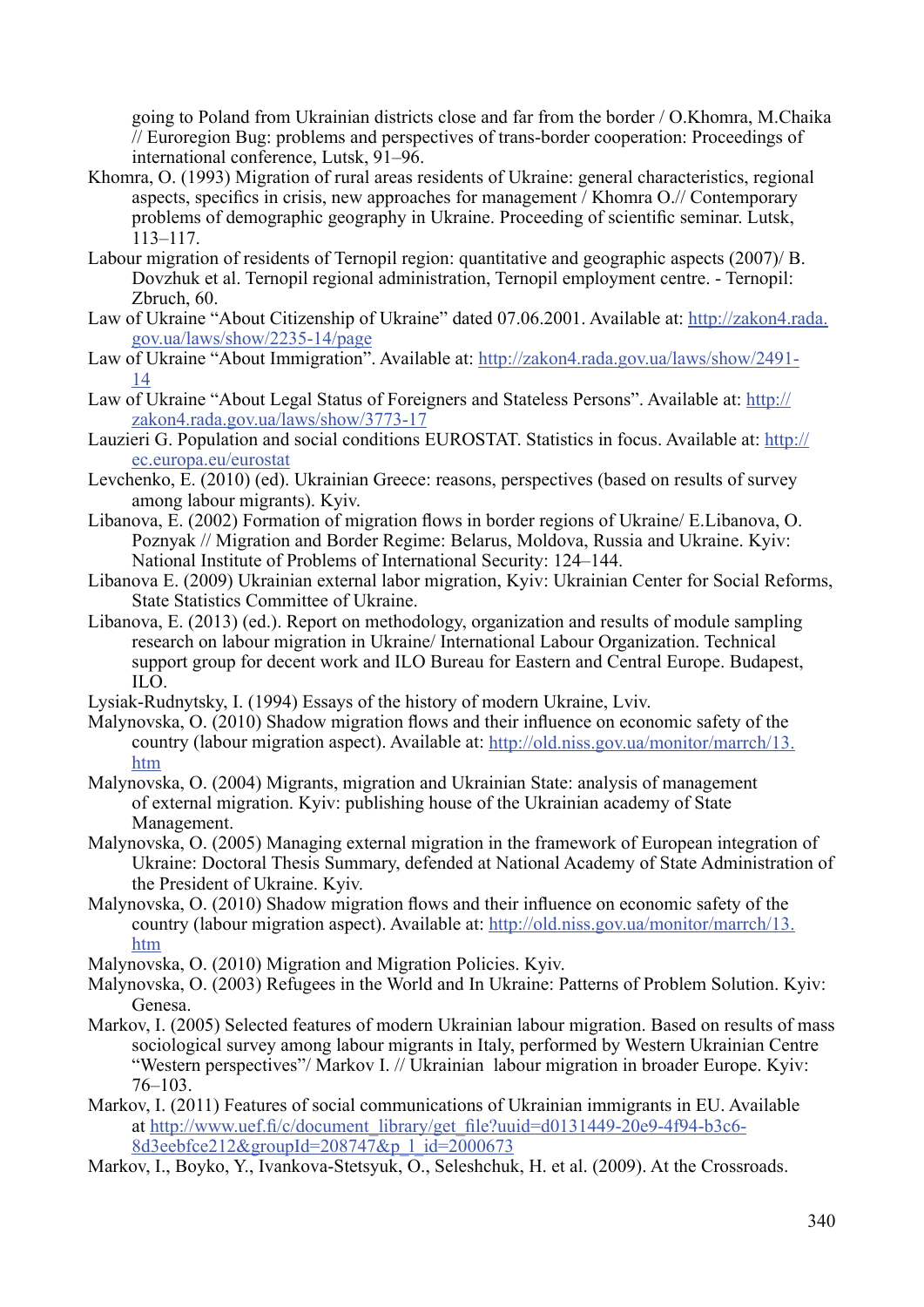Findings of the complex research of the processes of Ukrainian labour migration/ Ed. І. Markov. Lviv. Available at: http://www.navihator.net/public/docs/uploaded/n9c25mu-Migracia\_03-1.pdf.

- Markov I. (ed.) (2012) Circular Migration: a new approach to an old concept. Research project "Elaboration of the concept of circular migration policy with interaction the EU and Ukrainian expert community and analytical centres of Ukraine and the EU", Lviv.
- Näre, L. (2011) The Moral Economy of Domestic and Care Labour: Migrant Workers in Naples, Italy. Sociology, 45(3), 396-412.
- Odynets, S. (2013) Ukrainian female migrants in Italy: socio-demographic portrait and factors of migration process during last decade. Available at: http://migration-research.com/novina. html?id=302
- Оnyshchuk V. (2010) Migration processes and new technologies of communication as Chanells of formation of transnational family, Lviv: Lviv Politechinic University.
- Parliamentary Hearings (7 November 2004) Status and problems of legal and social status of modern Ukrainian labor migration.
- Parliamentary Hearings (14 October 2009) Abroad: current state and prospects of cooperation.
- Parliamentary Hearings (3 July 2013) Ukrainian labor migration: state, problems and solutions.
- Poznyak, O. (2007) Migration processes in Ukraine: Current State and Prospects, Uman': Institute for Demography and Social Studies NANU, The International Organization of Migration.
- Pribytkova, I. (2002) Labour migrants in social hierarchy of Ukrainian society: status positions, values, life strategies, lifestyle (first part) / I.Pribytkova // Sociology: theory, methods, marketing, 4: 156–167.
- Pribytkova, I. (2007) Legal and illegal migration in Ukraine, Republic of Belarus and Moldova in 2004-2006. Analytical report.
- Pribytkova, I. (2009) Migrations and time. Ukrainian version of development // Post-Soviet transformations mirrored in migrations, Adamant publishing house: 63-115.
- Pyrozhkov S. (2003). External labour migrations in Ukraine: socio-economic aspect. S.Pyrozhkov, O.Malynovska, O.Khomra. Kyiv: National Institute for National Security Studies.
- Rovenchak, O. (2005) Migration studies in relation to globalization processes in sociological studies. Ukrainski socium, 4 (9): 35-45.
- Rovenchak, O. (2004) National culture and ethnic identity in globalization context. Identity and tolerance in poly-ethnic civic society. Seminar proceedings: 190-194.
- Rymarenko, Y. (2003) International legislation problems of combating illegal migration and trafficking of women, Kyiv.
- Saliar, S. (2008) Migration in Ukraine. A Country Profile: International Organization for Migration.
- Siar, S. (2008) Migration in Ukraine: A Country Profile. International Organization for Migration.
- Sorokin P. (1992) Social mobility. Human. Civilization. Society, Moskow, Politizdav.
- The procedure for extension of stay and extension or reduction of the period of temporary stay of foreigners and stateless persons in the territory of Ukraine. Approved by the Cabinet of Ministers of Ukraine on February 15, 2012 № 150. Available at: http://zakon4.rada.gov.ua/ laws/show/150-2012-% D0% BF
- Tolstokorova, A. (2009) Who Cares of Careers? Feminization of labour migration from Ukraine and its influence on social welfare, international issues and Slovak foreign policy affairs. XVIII  $(1): 62 - 84.$
- UN Refugee Agency (2012). Available at: http://unhcr.org.ua/uk/resursi/statistics
- Urry, J. (2012) Sociology outside the communities. Mobility types in the 21 century. Moscow: High School of Economics.
- Vianello, F. A. (2011) Suspended migrants' return migration to Ukraine. (Post) transformational migration. Inequalities, Welfare State and Horizontal Mobility. Frankfurt am Main: Peter